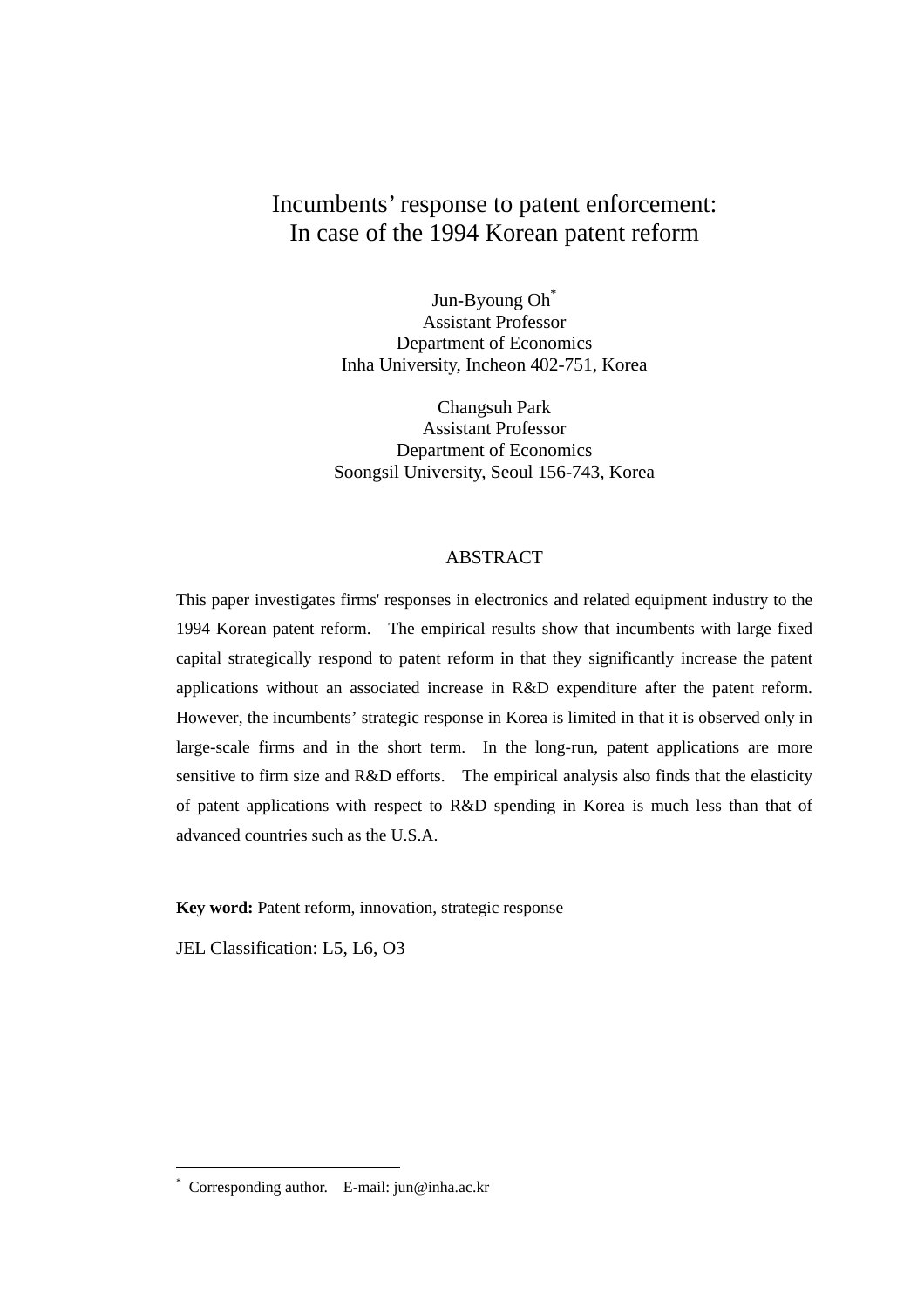# Incumbents' response to patent enforcement: In case of the 1994 Korean patent reform

# Ⅰ**. Introduction**

The effectiveness of strong intellectual property rights as an innovation incentive mechanism has been a controversial issue in recent years. People favoring strong patent protection argue that it provides stable economic opportunities for inventors to appropriate the innovation results and offers better incentives for firms or inventors to put more innovative efforts into their research activities.

However, people skeptical to the effects of strong patent protection suspect that firms usually rely more on the 'secrecy' or 'lead-time' rather than 'legal protections' to appropriate their innovation outcomes, and hence the net effect of patent protection is limited. They argue that the effect of patent protection is even more limited to 'complex technology' such as electronics and machinery industries, in which firms need to combine numerous technologies to produce a final good and hence a single patent may not contribute much economic benefit (Cohen *et al*., 2000). The patent system in these industries may rather be utilized as a potential entry barrier by incumbents against their potential competitors through registering unnecessary 'sleeping patents' for the purpose of future 'bargaining chips' (Hall and Ziedonis, 2001).

The main goal of this paper is to determine whether the patent reform stimulated innovative efforts in the private sector and to explore if there is any strategic concern for incumbents attributable to patent enforcement in Korea. This issue is of considerable importance because the effect of patent protection is directly related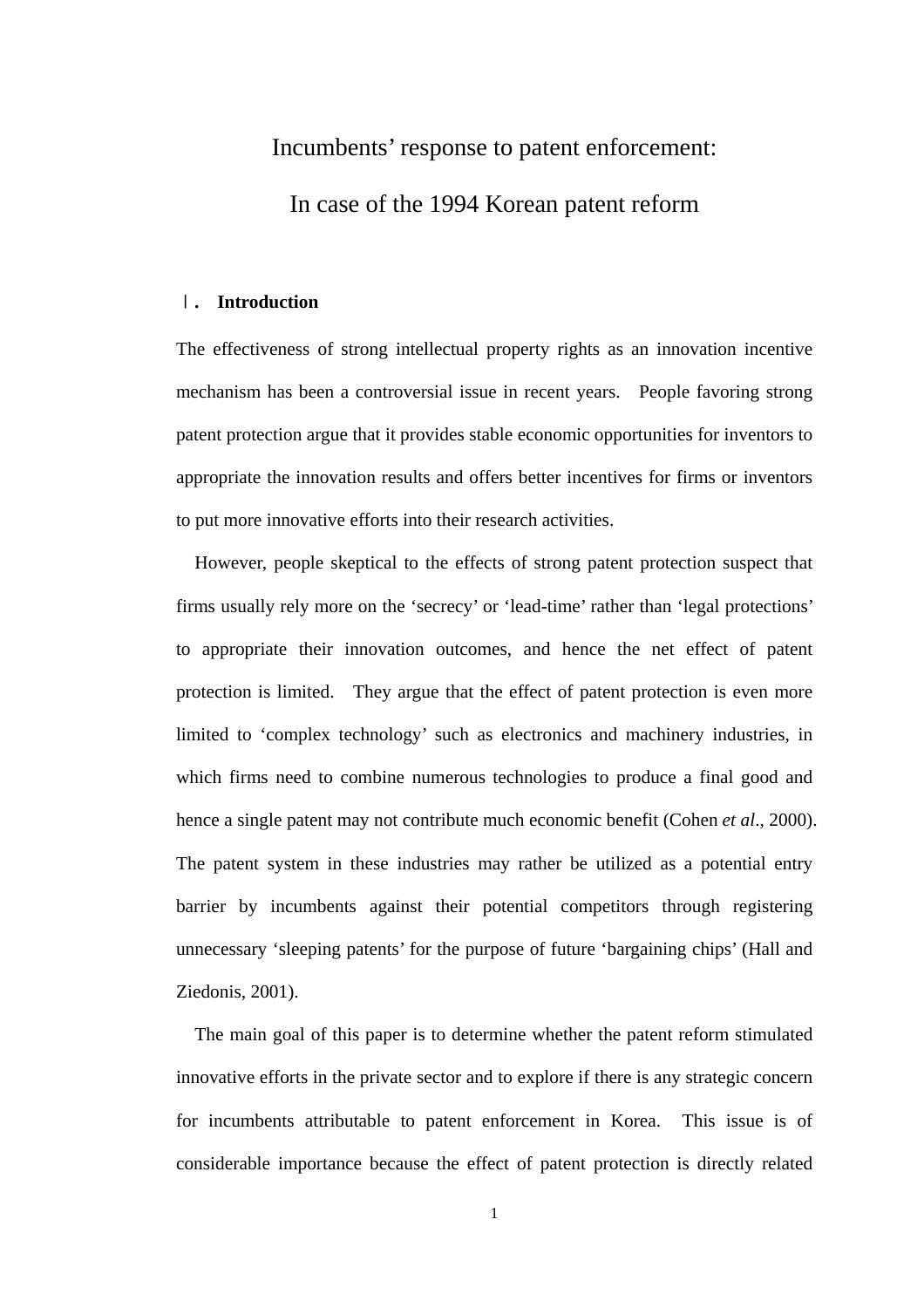with the degree of technology diffusion and associated social welfare issues. If the stronger patent protection works as a potential entry barrier against new innovative entrants without increasing further R&D effort of incumbents, the patent reform may reduce firms' innovation efforts and eventually decreases associated social welfare.

The analysis focuses on the 1994 Korea patent reform and innovation efforts in the Korean manufacturing sector, electronics and related equipment industry. The 1994 patent reform provides an important natural experiment in that it expanded patent length from 15 years to 20 years and reinforced other inventor's rights corresponding to the TRIPs (Trade Related Intellectual Property rights) agreement. The government officer and public perception of Korea agreeably recognizes that the 1994 patent reform effectively enforced the intellectual property rights of inventors to the level of advanced countries.

The analysis also focuses on the electronics and related equipment industry because this sector shows a significant increase in patent application rights after the 1994 patent reform. The related empirical analyses consider the number of patent applications as an indicator of innovation efforts and evaluate whether the 1994 patent reform effectively spurred the innovation efforts of the private sector (Seo *et al*., 2004). According to Cohen *et al*. (2000), however, the electronics and related equipment industry exhibits substantial complexity and the industrial characteristics lead firms which is not likely to rely on the legal protection. The industry also shows the characteristics of rapidly progressive and cumulative technology, which may also reduce the importance of patent protection. We investigate the paradox observed in the industry and provide a better understanding of the effects of patent reform.

A key empirical finding in this paper is that large sized firms show behavior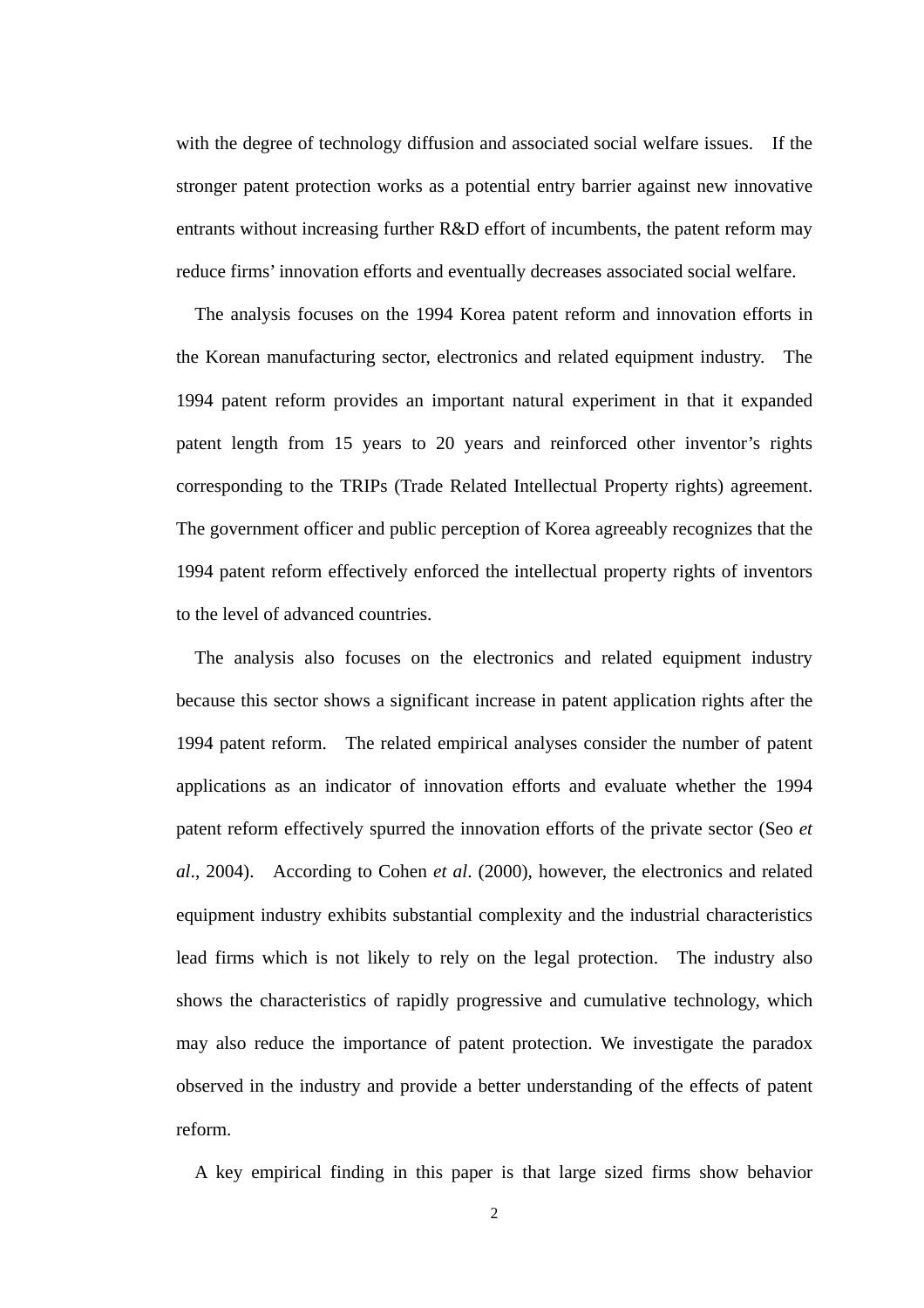consistent with the 'patent thicket' or 'strategic response' hypothesis. Large-size incumbents significantly increase the number of patent applications without the associated increase in R&D spending after patent reform. Contrasted with the large-size incumbents' responses, however, small-medium firms did not show any significant change in both R&D spending and the number of patent applications. Thus, the empirical results suggest that large-size firms in the electronics industry increase the number of patent applications in a strategic motive against the potential entrants. However, the incumbents' strategic behaviors are limited only to the short term in that its patent applications are more sensitive to firm size and R&D spending in the long-run.

The remainder of this paper is organized as follows: Section 2 briefly reviews the related theoretical and empirical literature and describes the 1994 Korean patent reform. Section 3 discusses the data and sample used for estimation and delineates the econometric model. Section 4 presents the regression results, and section 5 concludes this study.

# Ⅱ**. Patent Reform and Innovation Efforts**

# *Literature Review*

Theoretical literature on patent reform and innovation efforts has formally proved the relationship between patent scope and optimal innovation effort, and government policy makers and public interest groups have emphasized strong patent protection under this common perception. Contrary to general recognitions, however, recent empirical studies show somewhat mixed and even conflicted results regarding the effect of patent enforcement on innovation. Focusing on the analyses of aggregate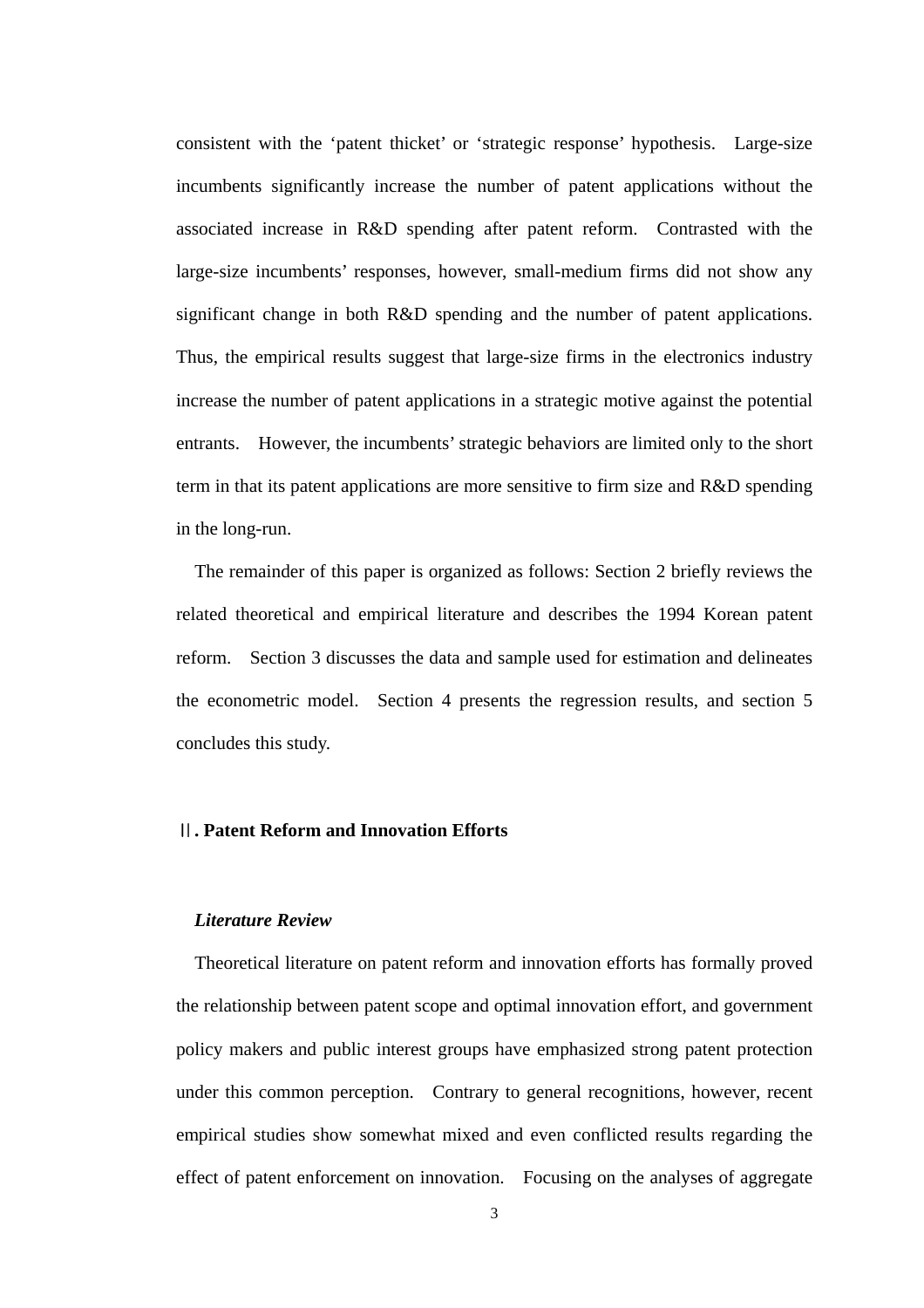or economy-wide responses, Gould and Gruben (1996), Kanwar and Evenson (2003), and Dincer (2007) argue the positive effect of stronger patent rights on economic growth, while firm-level analyses such as Cohen *et al*. (2000), Jaffe (2000), Hall and Ziedonis (2001), and Sakakibara and Brenstetter (2001) document no positive relations between strong patent rights and innovation efforts.

Gould and Gruben (1996) perform the country-wide cross-section analysis with the index of intellectual property rights developed by Rapp and Rozek (1990). They find that the degree of patent protection is positively correlated with economic growth and the influence of patent rights on economic growth is amplified in the country having more opened economic system. These results are supported by Kanwar and Evenson (2003). They argue that intellectual property rights as incentives for spurring innovation are significant and stronger intellectual property rights increase R&D expenditures not only in developed countries but also in developing countries. These studies focus on relatively long-run and macroeconomic effects.

On the other hand, some studies focusing on relatively short-term and microeconomic effects document no empirical evidence regarding the effectiveness of stronger patent reform. Cohen *et al*. (2000) using the Carnegie-Mellon Survey show that the importance and the degree of patent dependency are quite different among industries because the degree of appropriation of innovation outcomes through legal protection is different and hence so is the effectiveness of enforced patent rights on innovation. The Carnegie-Mellon Survey exhibits that firms conceive secrecy, technological lead-time, and patent rights as important mechanisms to appropriate the economic benefit from innovation. The patent is,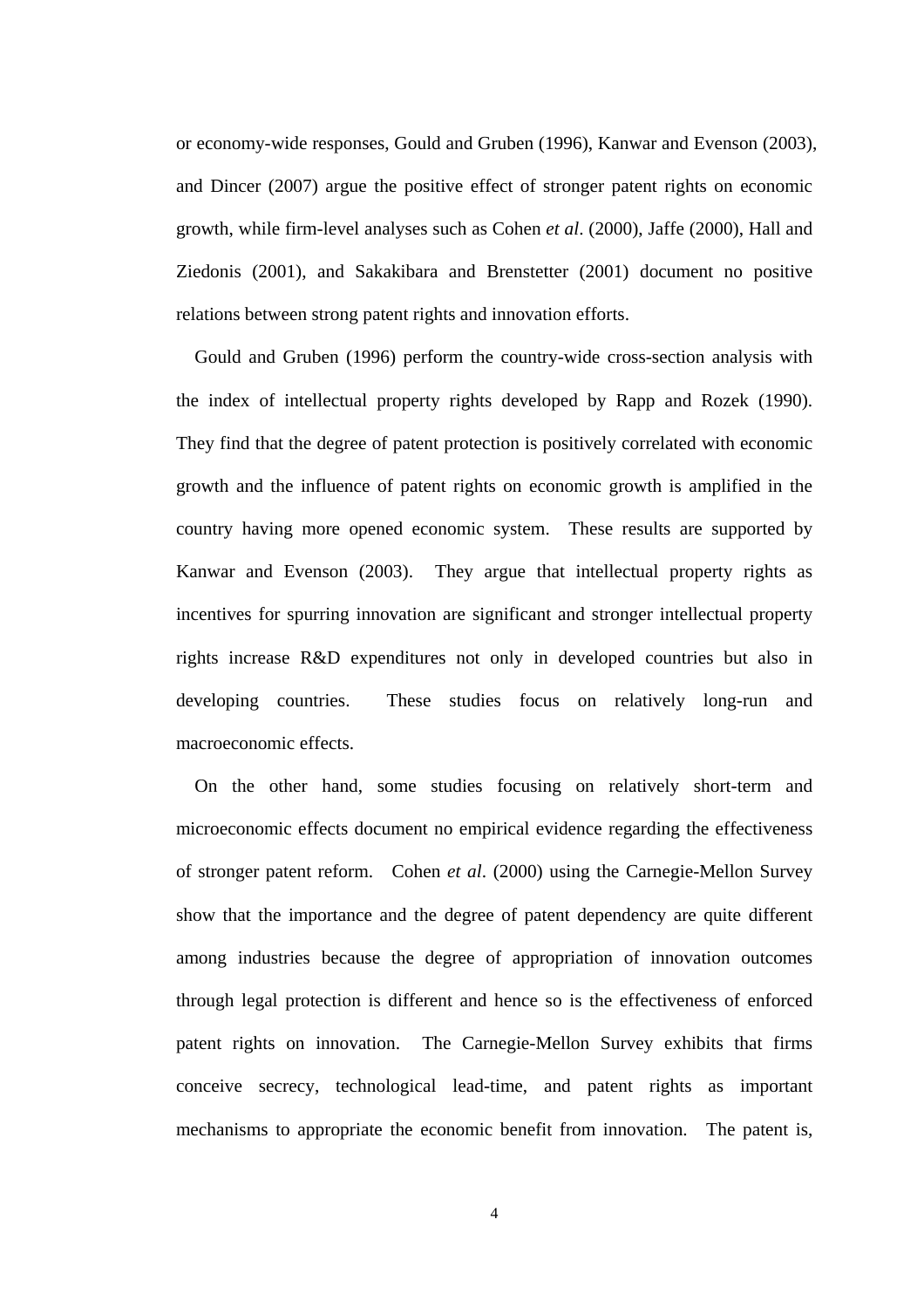however, the least important instrument among them.<sup>1</sup> Cohen *et al.* (2000) show that patents are unambiguously the least central of the major appropriability mechanisms overall and no industry indicates patents as the most effective instrument.

The studies on firms' behavior using the industrial data of the U.S. and Japan, also find no empirical evidence that strengthened patent rights spur innovation in the private sector. Using U.S. R&D data, Jaffe (2000) finds no empirical evidence that expanded patent rights induced more innovative activities by firms. In particular, Jaffe argues that R&D investment in the U.S. had increased before patent enforcement occurred, and hence contrary to public perception, expanded patent rights did not contribute to the innovation.

Hall and Ziedonis (2001) investigate the semi-conductor industry using 1979-1995 data, and find that strengthened patent rights are only effective to R&D intensive small-size firms, but not to large-size conglomerates. Furthermore, they argue that expanded patent rights cause rapid increase of patent application in the 1980s without associated increases of R&D expenditures. Sakakibara and Branstetter (2001) also find no empirical evidence that the Japanese patent reform enacted in 1988 has spurred innovation in the private sector of the economy. Oh and Park (2008) uses the R&D expenditure as an indicator of innovation efforts and also provides empirical evidence that the 1994 Korea patent reform did not stimulate firms' innovative behaviors.

The previous empirical studies generally focus on the effects of patent reform on innovation using R&D expenditure or patent application data. But we observe that

 $\overline{a}$ 

<sup>&</sup>lt;sup>1</sup> The survey results show that secrecy is the dominant mechanism in the chemicals and **s**emiconductors industries, while the communications equipment, computer, steel, car and truck industries indicate that the key mechanism is 'lead-time.' Electrical equipment shows low scores in overall mechanisms implying that the appropriability of innovation itself is low.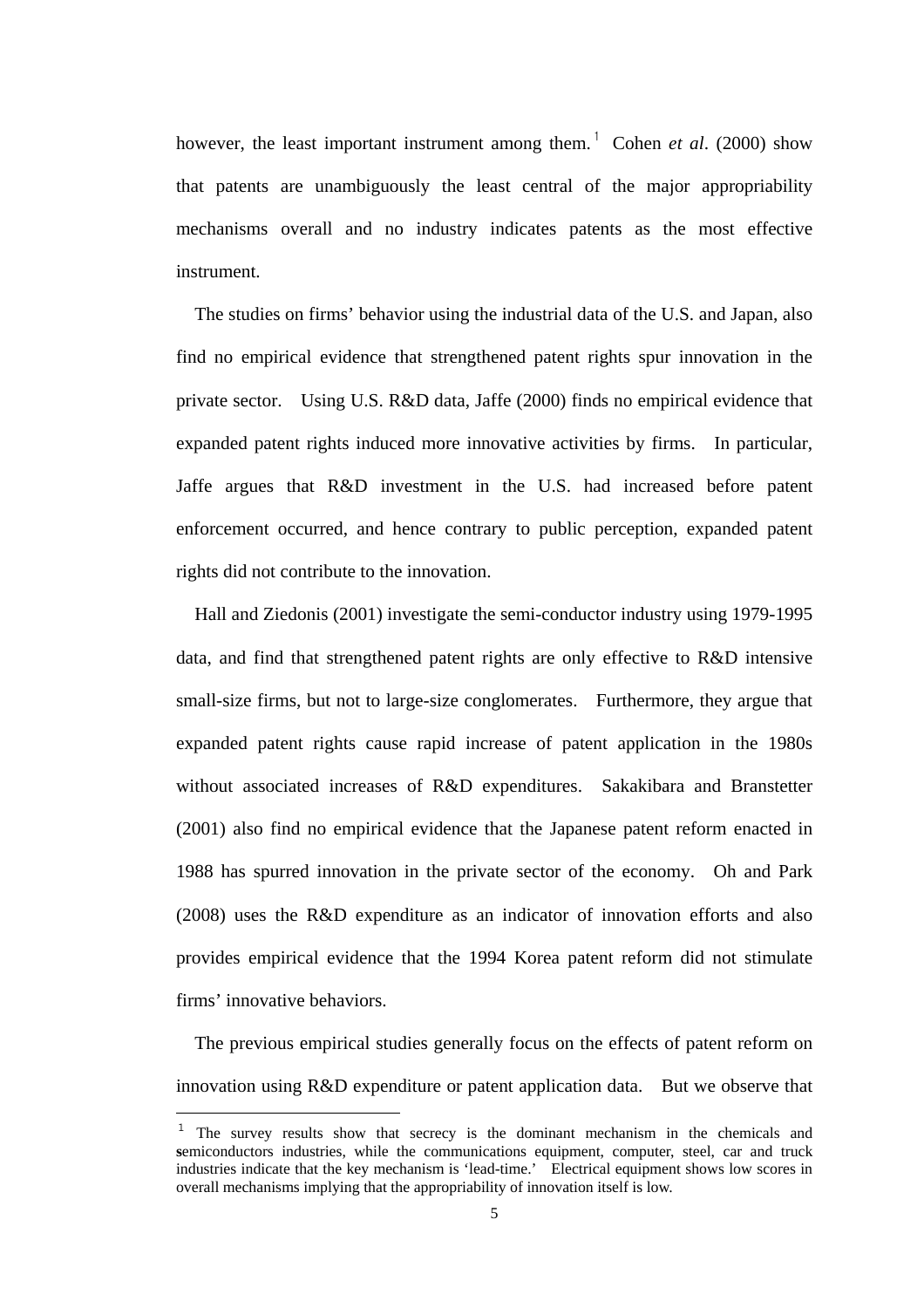there exists a significant discordance between R&D expenditure and patenting propensity. After the 1994 Korean patent reform, incumbents significantly increased the number of patent applications without the associated increase of R&D expenditure.

Thus, we investigate the reasons of the observed discordance between the trends of patent application and R&D expenditure. We use firm-level data and believe that the firm-level analysis of the narrowly defined industry can control industry heterogeneity and provides relatively better features regarding the responses of individual firms to patent reform.

#### *Patent Reform and Incumbents' Response in Korea*

The economic literature, in general, presumes that broader patent scope or extended patent length will induce more R&D efforts, and the positive relationship between patent scope and optimal R&D effort has widely been accepted to many economists and policy makers. The Korean government has joined the agreement on TRIPs and expanded patent scope corresponding to the agreement on TRIPs in December, 1993. The most noteworthy change of the reform is the expansion of patent length from 15 years to 20 years beginning with the date applied. After patent reform, the number of patent applications increased in a significant way especially in the electronics and related equipment industry.

Figure 1 shows the trend of patent applications during 1990-2006 in the main Korean manufacturing industries.<sup>2</sup> One of the interesting features is that the number of patent applications in the electronics and related equipment industry

1

<sup>&</sup>lt;sup>2</sup> The data used in Figure 1 are the sample used in this paper. However, the trends of the sample are almost the same as those of the total patent applications of Korea.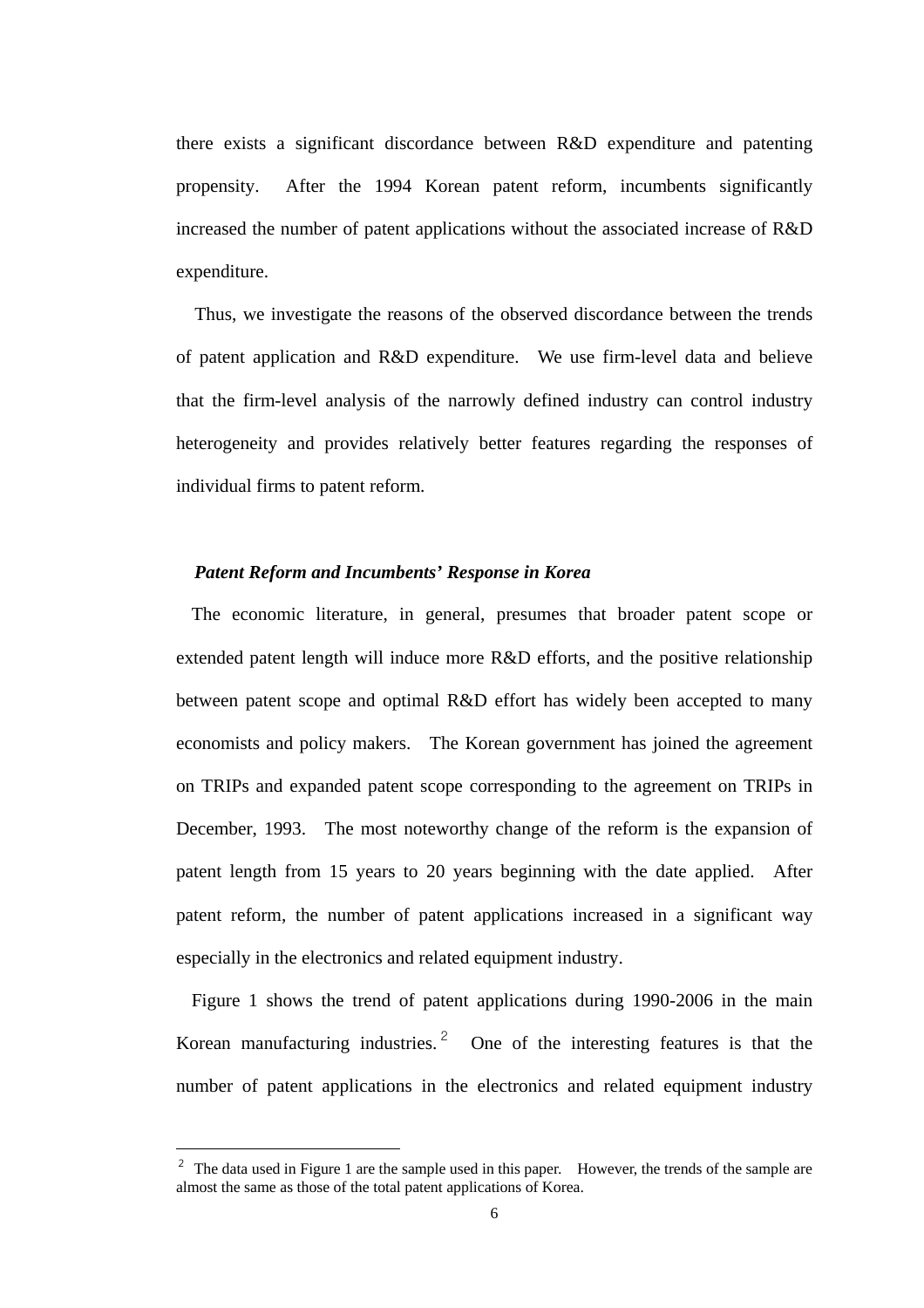(D323) jumped in 1995 just after the patent reform and continued to rise sharply through 1997, which is just before the 1998 financial crisis occurred in Korea. This suggests that the 1994 patent reform contributes to a pro-patent shift in Korean industry. On the other hand, here is no similar reaction in other sectors.  $3$ 

# **[Place Figure 1 here]**

An interesting point is that the electronics and related equipment industry is the representative industry showing the characteristics of 'complex technology' according to Cohen *et al*. (2000) which is the least-patent dependent industry to appropriate their innovation results.

The direct comparison of the number of patent applications and R&D expenditure provides better feature regarding the issues. Figure 2 describes the trends of R&D expenditures and the number of patent applications in the electronics and related equipment industry during the sample period.

# **[Place Figure 2 here]**

 $\overline{a}$ 

Conversly to the significant increase in patent applications, R&D expenditures do not show any substantial change in both level and growth rate around the 1994 patent reform. This suggests that the upsurge of patent applications is attributable to the 1994 patent reform, but the innovation effort measured by R&D expenditure is not much affected by the reform.

<sup>&</sup>lt;sup>3</sup> D29-35 (machinery and equipment and transport equipment) also shows a sharp increase in patent application in 1995 and 1996, however, this sector are combined with five different sectors except for D32 and its share of patent application is relatively smaller than that of D323. Thus, this paper focuses only on D323.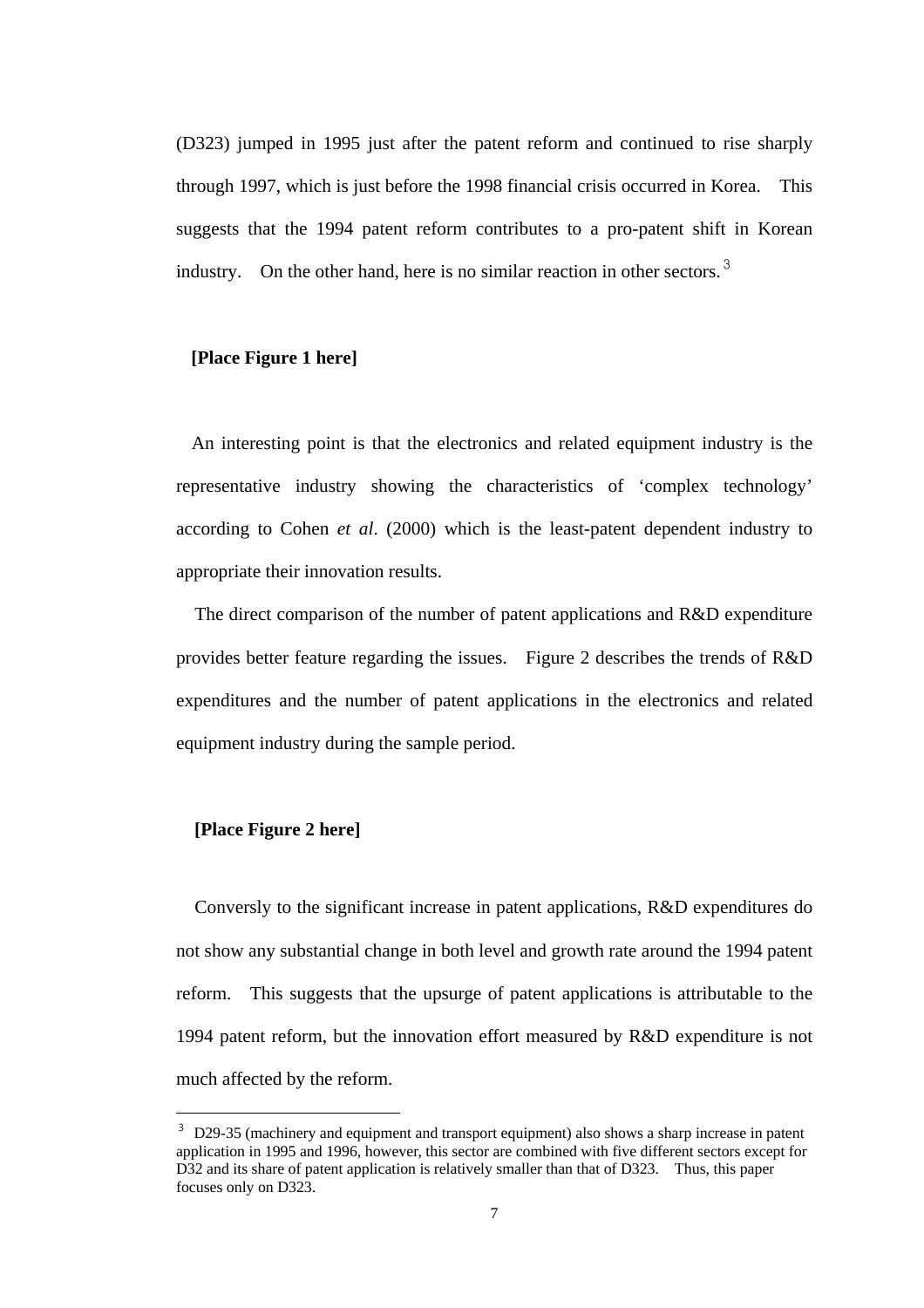Figure 3 exhibits clearly different behaviors in the patterns of patent application and R&D expenditure between large and small-medium size firms. While largesize firms show a sharp increase in the number of patent application without significant change in the growth rate of R&D expenditures after the 1994 patent reform, small-medium size firms do not demonstrate significant changes in both variables.

# **[Place Figure 3 here]**

In summary, Figure 2 and Figure 3 address two important issues to be explored in this paper. First, the innovative effort of the industry, which is measured by R&D expenditures, seems not to be stimulated by the 1994 patent reform. Second, the feature of patent applications shows quite different behaviors between large and small-medium size firms and addresses the possibility that patent reform is utilized as a defensive mechanism of dominant incumbent firms against innovative new entrants. We now try to understand this obvious conflict and turn to more accurate econometric models to investigate the response of incumbents to the 1994 Korean patent reform.

#### Ⅲ**. Econometric Model: Patent Production Function**

The empirical analysis below investigates the influence of the 1994 patent reform of Korea. The main concern of the study is to explore whether the patent reform stimulates the innovation effort of private sectors and, if otherwise, what causes the significant increase of incumbents' patent application.

The tendency of patents is measured by the number of patent application and the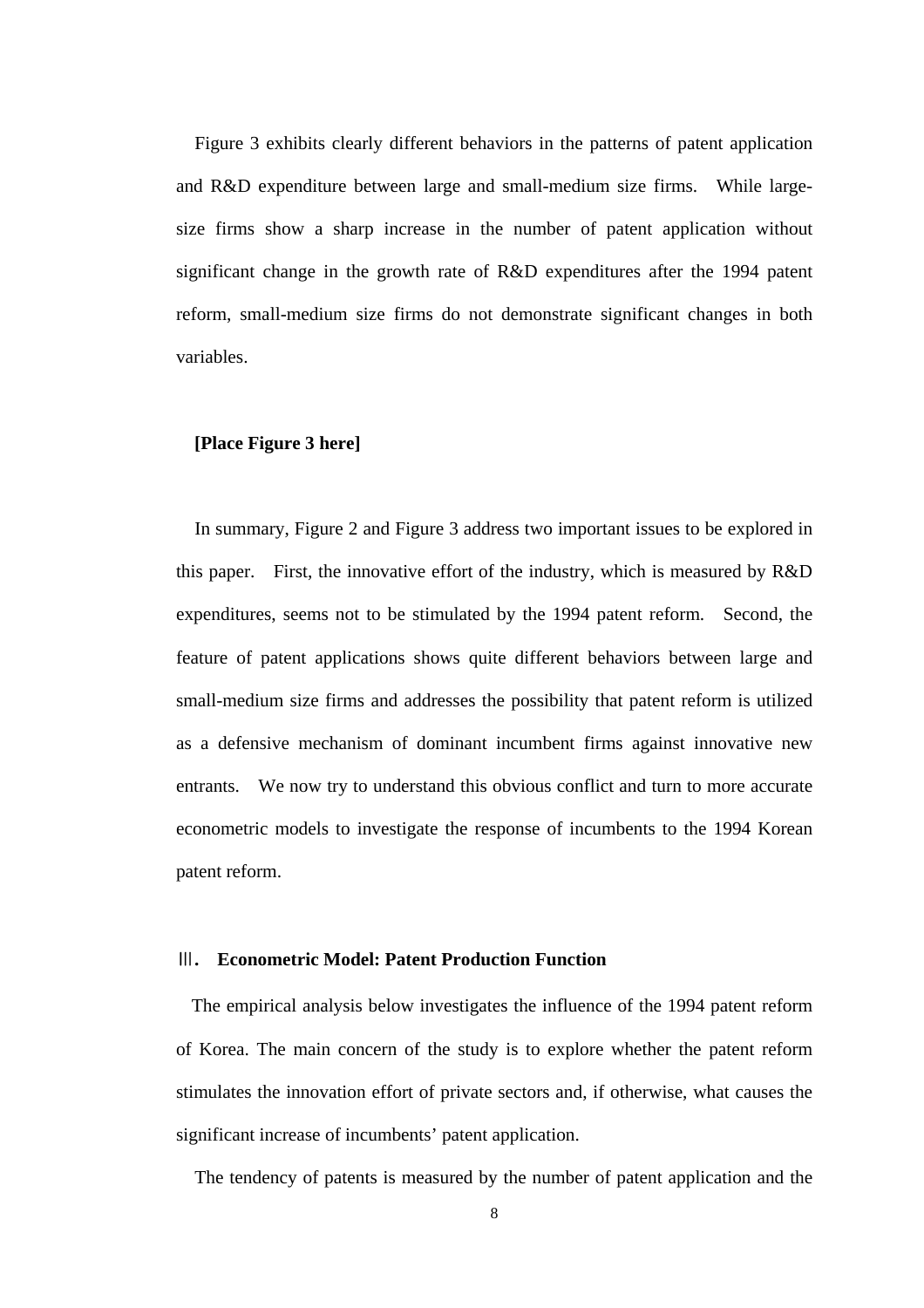innovation effort of individual firm is measured by real R&D expenditures and R&D expenditures per worker. Since Figure 2 exhibits that the size of firms may be an important feature to understand firms' behavior we separately run regressions by large-size and small-medium size firms for the same time periods.

We employ a patent production function first introduced by Pakes and Griliches (1980) and adopt a negative binomial regression model to explore the incumbents' response to patent reform in Korea. Because the number of patents is count variable, we basically use the Poisson model. However, the assumed equality of the conditional mean and variance is typically taken to be the major shortcoming of the Poisson regression model. Many alternatives have been suggested and the most common is the negative binomial model, which arises from a natural formulation of cross-section heterogeneity. The negative binomial regression model is an extension of the Poisson regression model which allows the variance of the process to be different from the mean. It introduces a certain kind of unobserved individual heterogeneity or over-dispersion into the Poisson model.

For the fixed effect over-dispersion models, let  $y_{it}$  be the count for the  $t<sup>th</sup>$ observation of firm i. We begin with the model  $y_{i} | y_{i} \sim Poisson(y_{i})$  where  $\gamma_{it} \mid \delta_i \sim gamma(\lambda_{it}, 1/\delta_i)$  with  $\lambda_{it} = \exp(X_{it} \beta + \varepsilon_{it})$  and  $\delta_i$  is the dispersion parameter. This yields the model:

$$
\Pr(Y_{it} = y_{it} | X_{it}, \delta_i) = \frac{\Gamma(\lambda_{it} + y_{it})}{\Gamma(\lambda_{it})\Gamma(y_{it} + 1)} \left(\frac{\delta_i}{1 + \delta_i}\right)^{\lambda_{it}} \left(\frac{1}{1 + \delta_i}\right)^{y_{it}}
$$

Looking at within-group effects only, this specification yields a negative binomial model for the firm *i* with dispersion (variance divided by the mean) equal to  $(1+\delta_i)$ .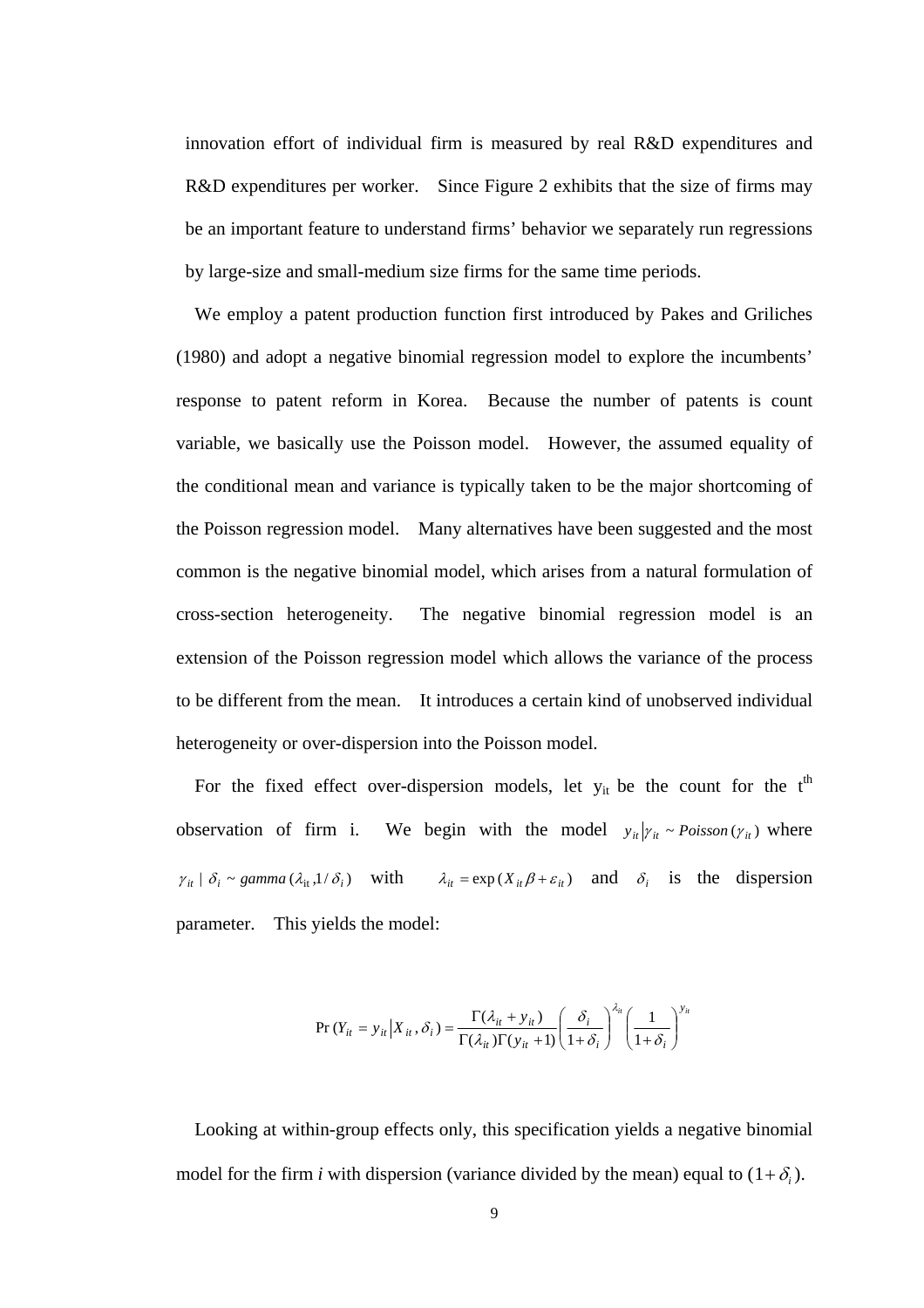Firms' innovation effort of firm is measured by R&D expenditures and R&D expenditures per worker. We estimate the coefficient between innovation and patent applications controlling other factors and consider the coefficient as a productivity of R&D effort for the patent.

As previous studies have been documented, there may be economies of scale in generating patents due to the fixed cost of maintaining a legal department that handles intellectual property rights and related works (See Hall and Ziedonis, 2000; Lanjouw and Lerner, 1996; Lerner, 1995). We employ firm size measured by the number of worker into the regression equation to see if there exists any scale effect on the firm's patenting behavior.

The main goal of the study is to investigate the incumbents' responses to patent reform. Hall and Ziedonis (2000) argue that firms with large sunk costs in complex manufacturing facilities appear to have the largest incentives to expand their patent portfolios to safe guard against the threat of costly litigation and to negotiate access to external technologies on more favorable terms. Following Hall and Ziedonis, we also assume that the capital intensity of the firm indicates the significance of sunk costs and estimate how such characteristics influence patenting behavior under stronger patent regimes.

We also estimate a series of 'patent production functions' under various specifications that explore whether a change in firm level patenting behavior has taken place during the period associated with stronger patent reform, as suggested by the general trends shown in Figure 1.

# Ⅳ**. Data Sources and Empirical Results**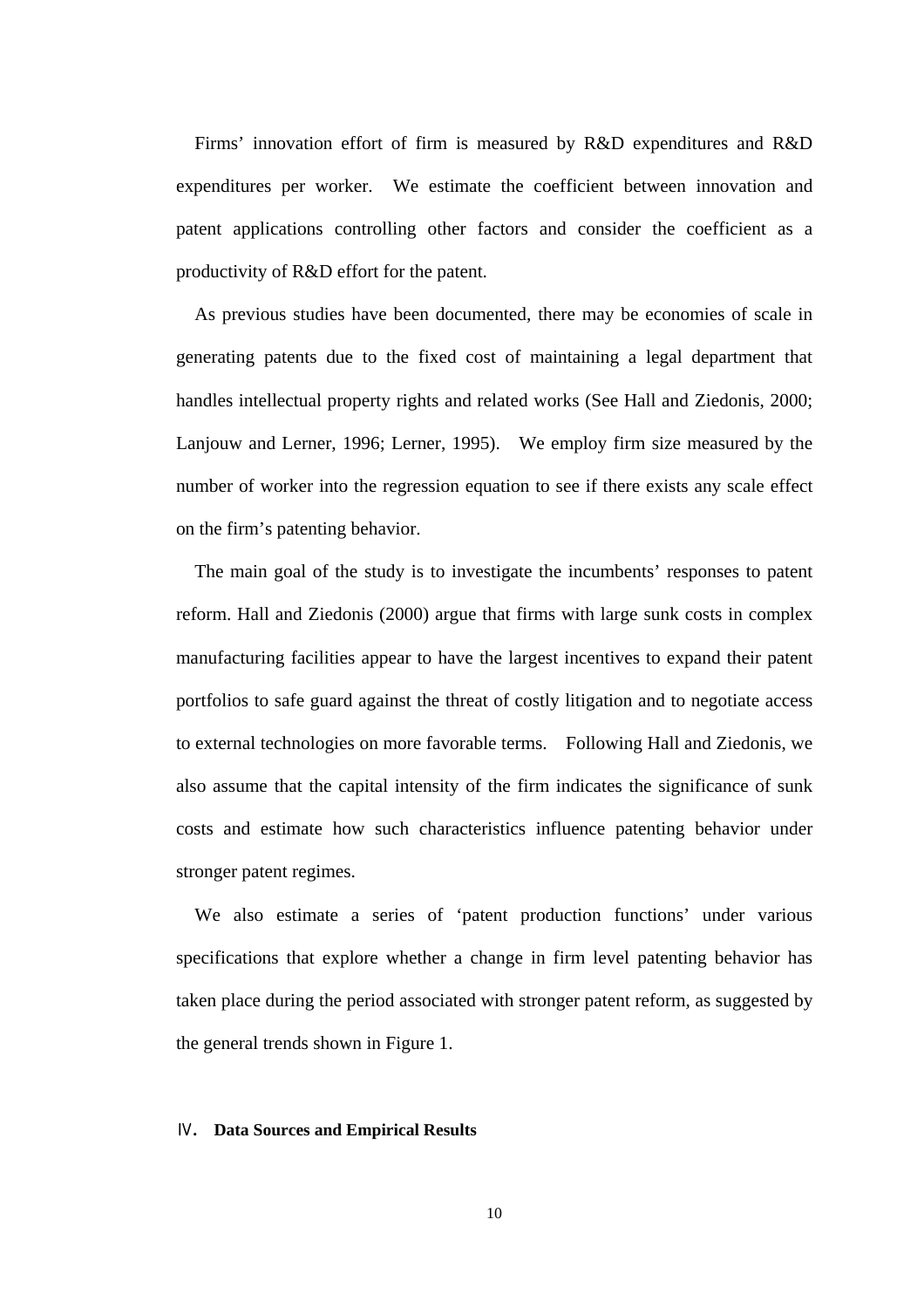#### *Descriptive Summary*

Following Hausman, Hall, and Griliches (1984) we adopt a negative binomial regression model with the sample period of 1990-2006 in the electronics and related equipment industry, and analyze how its R&D investment and patenting behavior are changed over the patent reform. Two different sources of data are combined by company name and industry code. The data for the number of patent application of individual firms are from the Korean Intellectual Property Office (KIPO), and R&D expenditure with other financial variables such as sales, number of workers, and tangible fixed asset are brought from the Korea Investors Service-Financial Analysis System (KIS-FAS).

We, in particular, focus on the electronics and related equipment industry, which have the characteristics of rapidly changing and cumulative technologies. By focusing on a specific industry, we can control the industrial heterogeneity and show better characteristics regarding the associated R&D activities of individual firms. This study uses the unbalanced firm level panel data of 35 individual firms in the electronics and related equipment industry and adopts only firms established before 1994 to investigate the incumbents' responses to the patent reform. We also limit our sample only to firms which have at least two-year occurrences in patent applications during the sample period. R&D expenditures are deflated by producer price index (PPI) to convert them into 2000 constant value.

Table 1 provides the summary statistics for the sample used in the regression. The maximum number of patent application is 17,832 which is the number of the patent application of Samsung Electronics Co. Ltd. in 2005. This firm also achieved the maximum amount of real R&D spending and the maximum number of employees in the sample in 2006, which are 16.3 billion US dollars and 85,813 workers,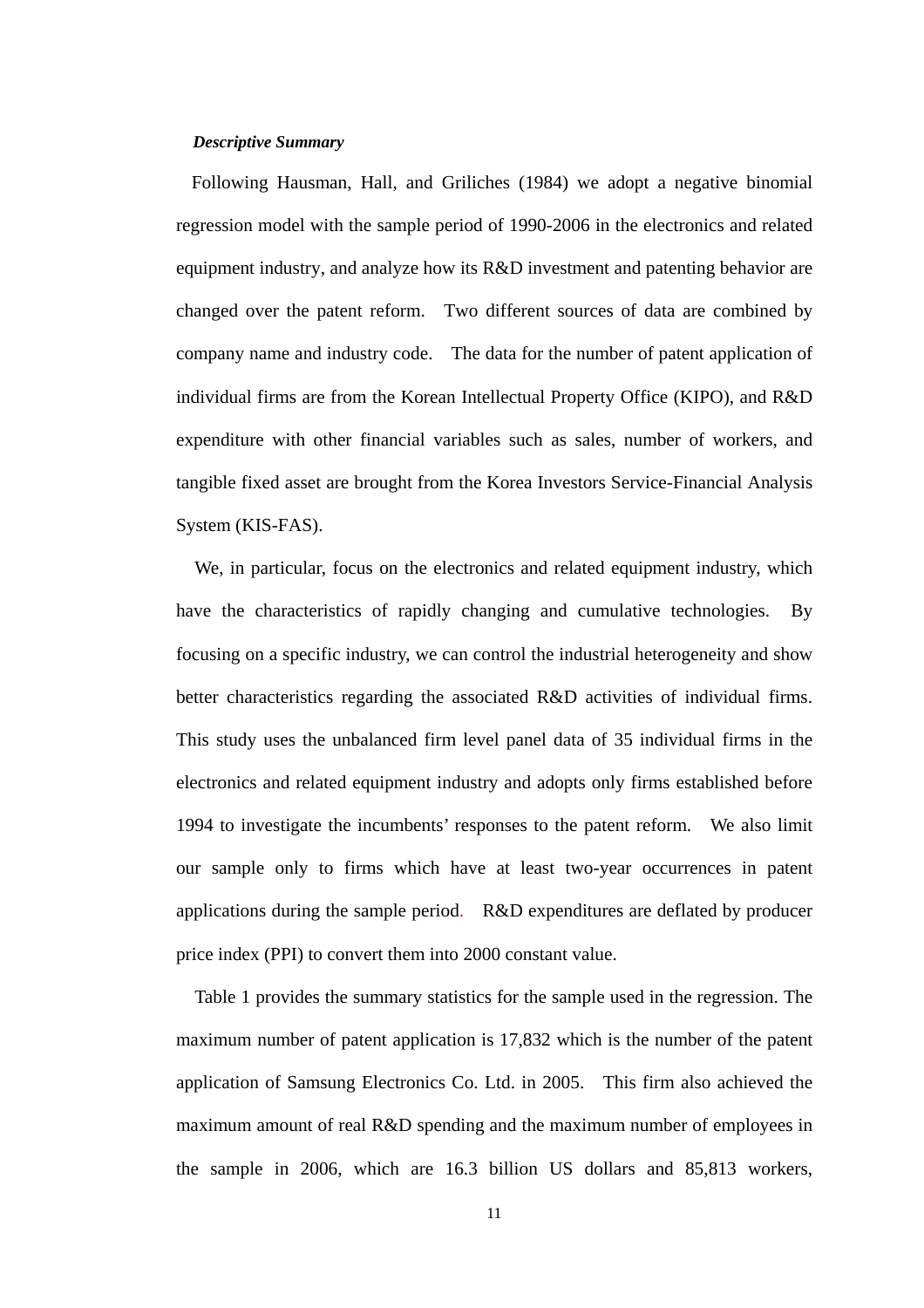respectively.

#### **[Place Table 1 here]**

Comparisons of the mean and median in Table 1 exhibit severe skewed sample distributions for each variable. The mean of each variable is generally much larger than the medians implying that the innovation activities are generally dominated by large sized firms. The mean number of patent applications for each year is up to 545.2, but the median firm usually has zero patent applications per year. The average of R&D expenditure is 180.9 million U.S. dollars while the median firm spends at most 1.4 million dollars for their R&D activities. R&D intensity measured by 'R&D spending per worker,' firm size measured by the number of workers, and capital intensity measured by the tangible fixed asset per worker also exhibit the asymmetry among firms. The standard deviation is much larger than the mean value of each variable and the features of data imply that the over-dispersion of variance is substantial and the negative binomial model will fit better than the simple Poisson regression model.

#### *Empirical Results*

1

The purpose of this paper is to investigate the patent behavior of firms in the electronics and related equipment industry corresponding to the enforced 1994 Korea patent reform. The incumbents' responses to patent reform are measured by the number of patent applications and the columns of Table 2 report the estimation results using negative binomial fixed effect model under various specifications.<sup>4</sup>

<sup>&</sup>lt;sup>4</sup> The empirical results of negative binomial random effect model are almost the same as those of the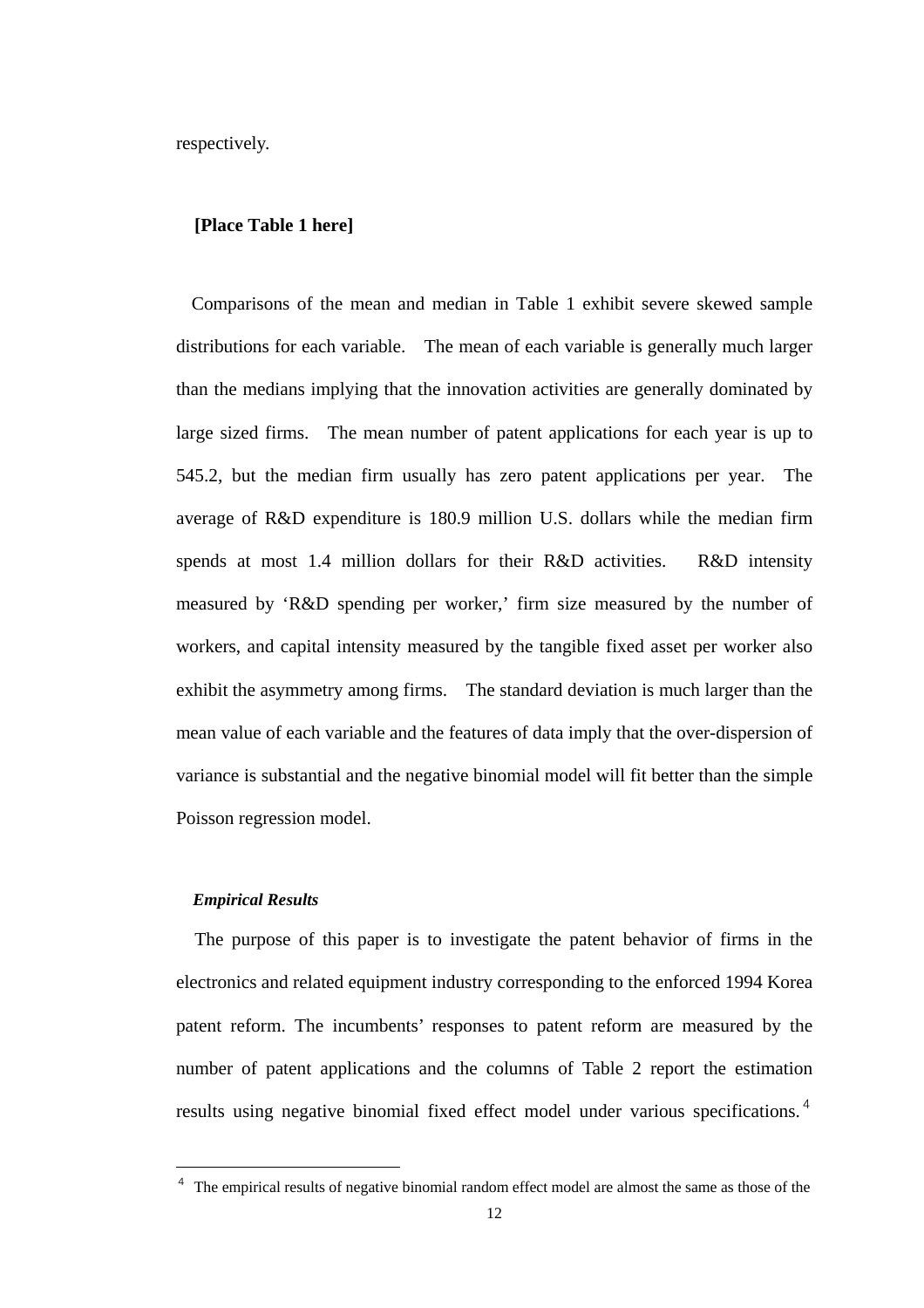The fixed effects for each firm with a constant term are not reported for simplicity.

# **[Place Table 2 here]**

We first estimate the effect of R&D expenditure on the patent application, which indicates the estimated elasticity of patent applications with respect to R&D spending. The estimated coefficient is .374, which is somewhat lower than the estimates for the U.S.A. Hall, Griliches, and Hausman (1986) obtained an R&D elasticity of .52 for a sample of 642 firms. It was .75 in Hausman, Hall, and Griliches (1984) using the negative binomial regression model for 128 large firms for the whole manufacturing sector in the  $1970s$ .<sup>5</sup> Hall and Ziedonis (2001) obtained an R&D elasticity of .989 for a sample of 95 U.S. semiconductor firms during 1979-1995. The estimated patent propensity with respect to R&D spending in developing countries like Korea seems to be lower than that of the advanced countries. The difference in R&D elasticity between developing and advanced countries can be understood with the 'catching up' nature of industry in the developing country and the inferior infrastructure of research related equipment or workers.

From column (2) through (6), we use R&D intensity measured by R&D expenditure per worker as an indicator for innovation efforts to control size effects on the patenting behaviors of firms. The main empirical results do not show any quantitatively different results. The innovation effort measured by R&D expenditure per worker shows a statistically significant and positive effect on patent

1

fixed effect model. The results can be obtained from the authors by request.

In this paper, the elasticity of patent application with respect to  $R&D$  spending for large-size sample is .329 with the standard error of .043 using the same variable in column (1).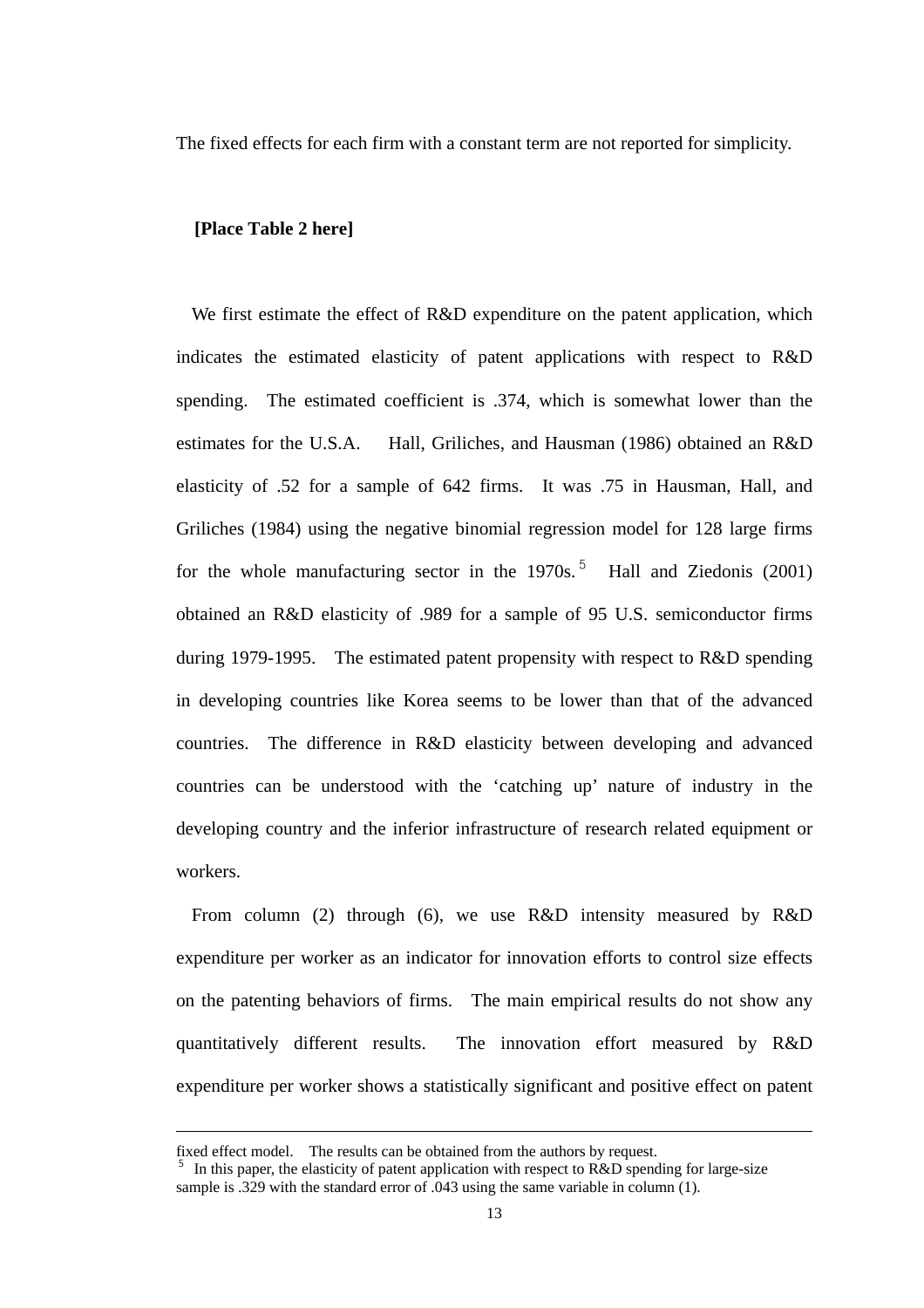applications.

The regression result also shows that capital intensity plays an important role in the propensity to patent. The estimated coefficient is .154 and statistically significant at the 1% significance level. As Hall and Ziedonis (2000) argue, this result implies that capital intensive firms in Korea are also concerned about the 'hold up' problem against the potential competitors and are likely to invest more aggressively in patent application.

One of the interesting regression results is regarding the effects of firm size and dummy variable for dominant firms. The estimates of firm size and dummy for Samsung and LG are statistically significant at 1% and 10% level, respectively and the coefficients are much larger than those of any other variables. This means that there exist large economies of scale in patenting and hence patenting is dominated by the large firms due to the large fixed cost of initiating legal procedures and the related works.

The coefficient of post-1994 dummy variable indicates that firms on average increased the number of patent application after the 1994 patent reform and reflects that the aggressive patent portfolio races occurred among incumbents after the patent reform even controlling other variables such as R&D spending, capital intensity, and firm size. However, the dummy variable for 1998 is not statistically significant.

Table 3 shows the empirical results by firm size. $6$  The overall results in Table 3 are consistent with those in Table 2. The R&D effort and the size effect of the firm are statistically significant in both groups and the estimated effect of firm size in both groups are relatively larger than that of R&D intensity.

1

 $6\text{ }$  We define the small-medium size firms as those with less than 500 workers.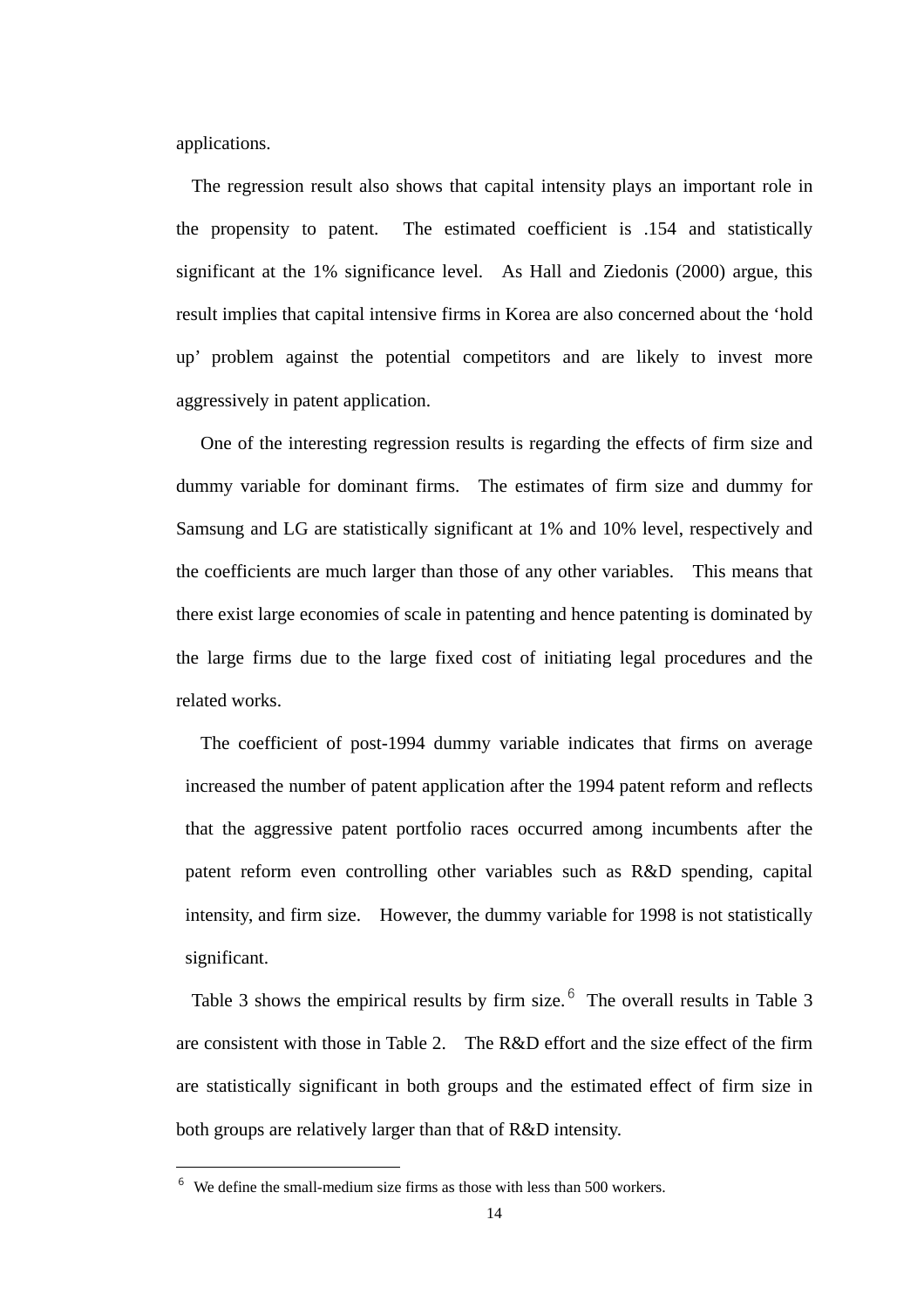# **[Place Table 3 here]**

One of the noticeable results is that the 1994 patent reform is only effective for large-size incumbents. The estimated coefficient of post-1994 dummy variable is 0.445 and statistically significant at the 5% significance level for large-size incumbents, but it does not show statistical significance for small-size firms. The capital intensity, which represents the incumbents' strategic concern, loses its statistical significance when the post-1994 dummy is added. This implies that the effect of capital intensity shifts to the post-1994 dummy and the incumbents with large sunk costs strategically response to the enforced patent reform by increasing the number of patent applications.

In comparing the effects of firm size and innovative effort on patenting, the former is much larger than the latter in large-size firms relative to in the small-size firms. That is, the coefficient of size for large incumbents (.645) is five times bigger than the coefficient of R&D per worker (.125), while for the small-size incumbents, the contribution of size effect on patent applications is just twice as large than the effect of R&D effort (0.736 vs. 0.395). This implies that the large-size incumbents enjoy relatively more the economies of scale in patent application and its related management than small-size firms.

Table 4 shows the results of patent propensity by period. We selected four fouryear intervals that allow for gradual responses to the regime shift. The first period, 1990-1993, examines the patenting behavior of firms under the weaker patent regime. The second period, 1994-1997, examines the determinants of patenting under the pro-patent regime. The Korean economy experienced a financial crisis in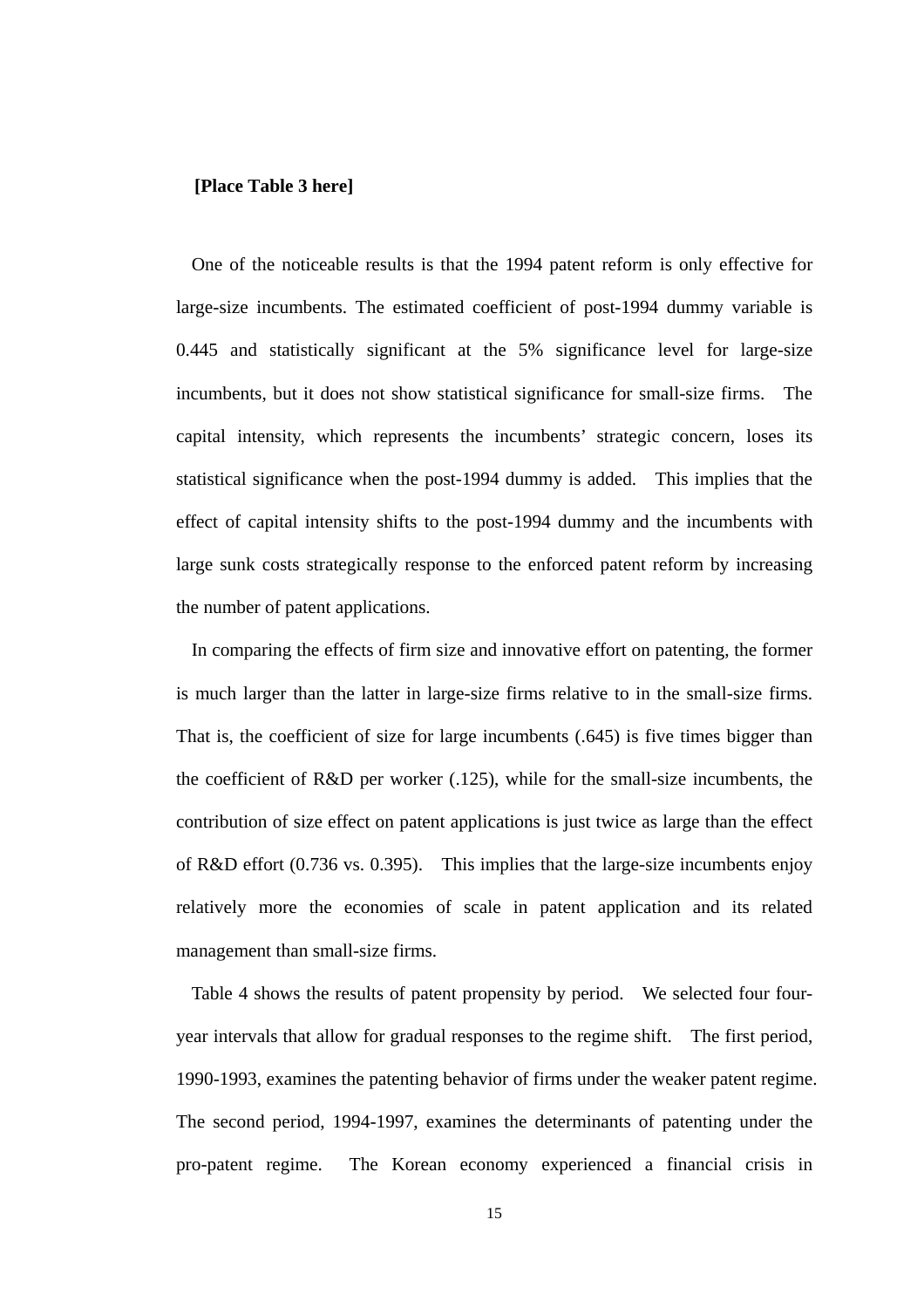December 1997 and the financial crisis resulted in substantial economic impact on firms' behavior. We identify the period of financial crisis with the 1998-2001 period.

The regression results in Table 4 show significant changes in incumbents' behaviors regarding patent applications. During the second period, the effect of innovation effort substantially decreased and is not statistically significant, while the estimated coefficient of capital intensity increased up to 0.966 and is statistically significant at the 1% significance level. During the period, the firm size also turns out to be a significant and positive factor on patent applications. The estimated results imply that higher capital intensive firms are more likely to increase patent applications under stronger patent enforcement and suggest that patent applications during this period are attributable to both the strategic concern and the economies of scale of firms.

# **[Place Table 4 here]**

An interesting point of the results is that the strategic behaviors of incumbents are limited only to the short period. The estimated coefficient of capital intensity turns out to be small and insignificant during the economic crisis and afterward (periods III and IV). On the other hand, innovation efforts recovered in explaining incumbents' patenting behaviors during and after the economic crisis. These results suggest that the patenting behavior of incumbents experienced a structural change during the sample periods. During the pro-patent regime (period II), incumbents strategically responded to the enforced patent reform, but during and after the economic crisis, this strategic response disappeared with the increasing importance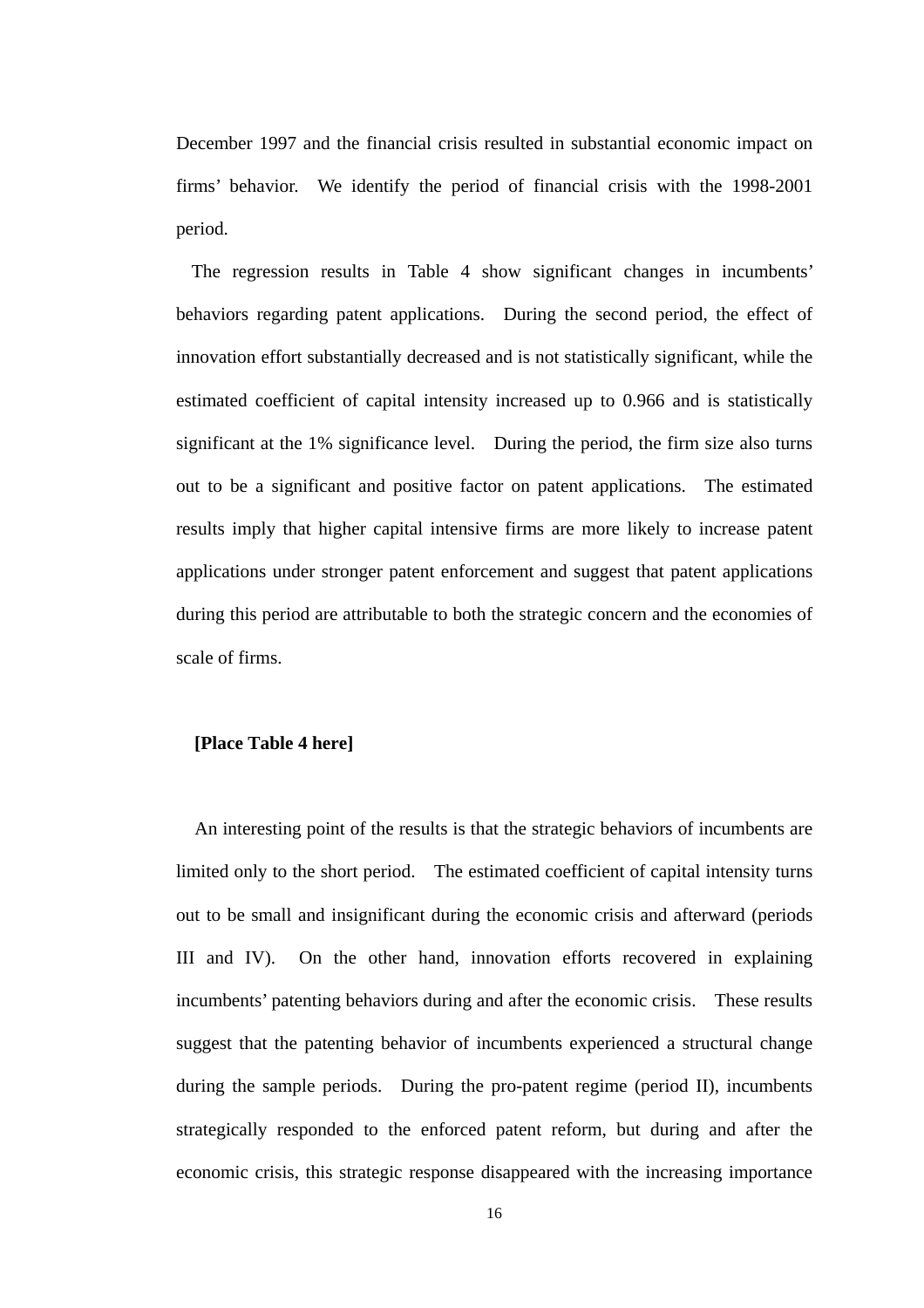of R&D efforts and economies of scale in patenting.

Table 5 shows the empirical results regressed by firm size and period. According to the results, incumbents' strategic behaviors attributable to the 1994 patent reform are observable only for large-sized incumbents in the second period, while capital intensity in the small-sized firm did not show any statistical significance to patent applications during the any sample period.

For large incumbents, the relative contribution of firm size on patent applications increases after the patent reform. Even if the innovation effort is also significantly effective for patenting behavior, the estimated coefficient decreases from .695 into .251, while the estimates of firm size increases to .982. This implies that the number of patent applications is highly correlated with firm size and hence the associated economies of scale are increasingly important for a firm's patent strategy.

#### **[Place Table 5 here]**

Overall, the regression results show that the 1994 patent reform is effective to firm's patent propensity. The effect is, however, limited to large incumbents only in the short term in the spirit of the 'strategic response' hypothesis. Another outcome pertains to the importance of the firm size on the patent application. The results suggest that the economies of scale in applying for patents become a more important factor in explaining the increased number of patent applications in both small and large-size incumbents.

# Ⅴ**. Concluding Remarks**

This paper examined incumbents' responses to the 1994 Korean patent reform in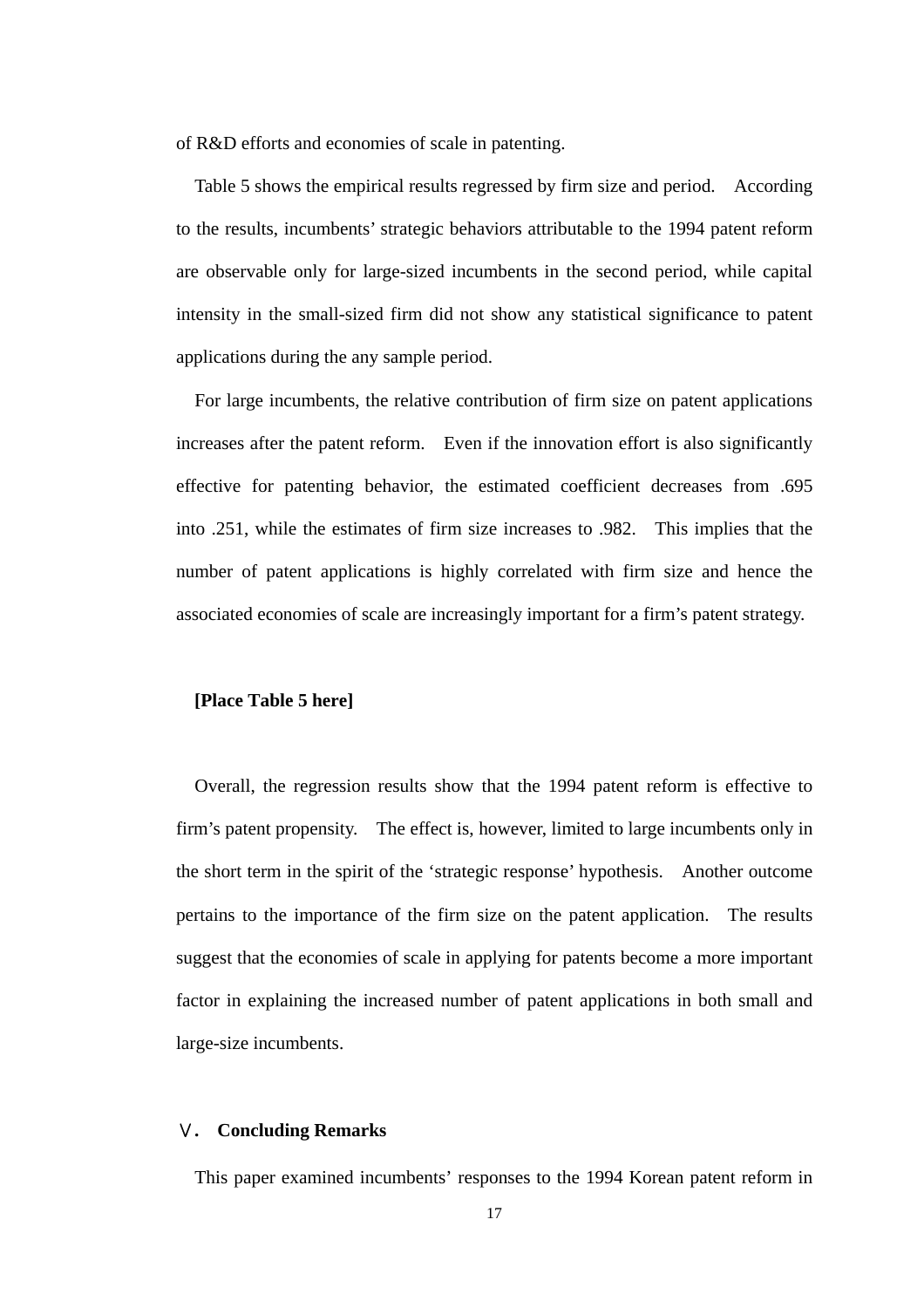the electronics and related equipment industry and investigated whether the reform effectively induced more innovation efforts of incumbents and, otherwise, what caused the significant upsurge in the number of patent application rights after the patent reform in Korea.

Basic statistical analysis show that the 1994 patent reform significantly increased the number of patent applications without an associated increase in R&D expenditures. But there exists a discordance in responding to the patent reform between large and small incumbents. The large-size incumbents increased their number of patent applications without an associated increase in R&D expenditures, while small-size incumbents did not respond at all in either R&D expenditures or the number of patent applications.

The regression results show that R&D efforts and firm size are important factors in explaining incumbents' patenting behavior for both of large and small-size firms. However, capital intensity is an important factor for large incumbents in particular, to explain the upsurge of patent application rights after the patent reform. The statistical significance of capital intensity for large incumbents sharply increases during the period II (1994-1997), but loses its significance after the period. For the small incumbents, however, analysis did not show any statistical significance during the whole sample period. Taking into account the fact that the patent reform did not spur R&D expenditure in large-size incumbents, the regression result implies that the large-size incumbents with high fixed costs strategically respond to the patent enforcement, which is a consistent result with the 'patent thicket' or 'strategic response' hypothesis.

The empirical results also show that the importance of firm size in patenting propensity is getting important for both large and small-size firms. After the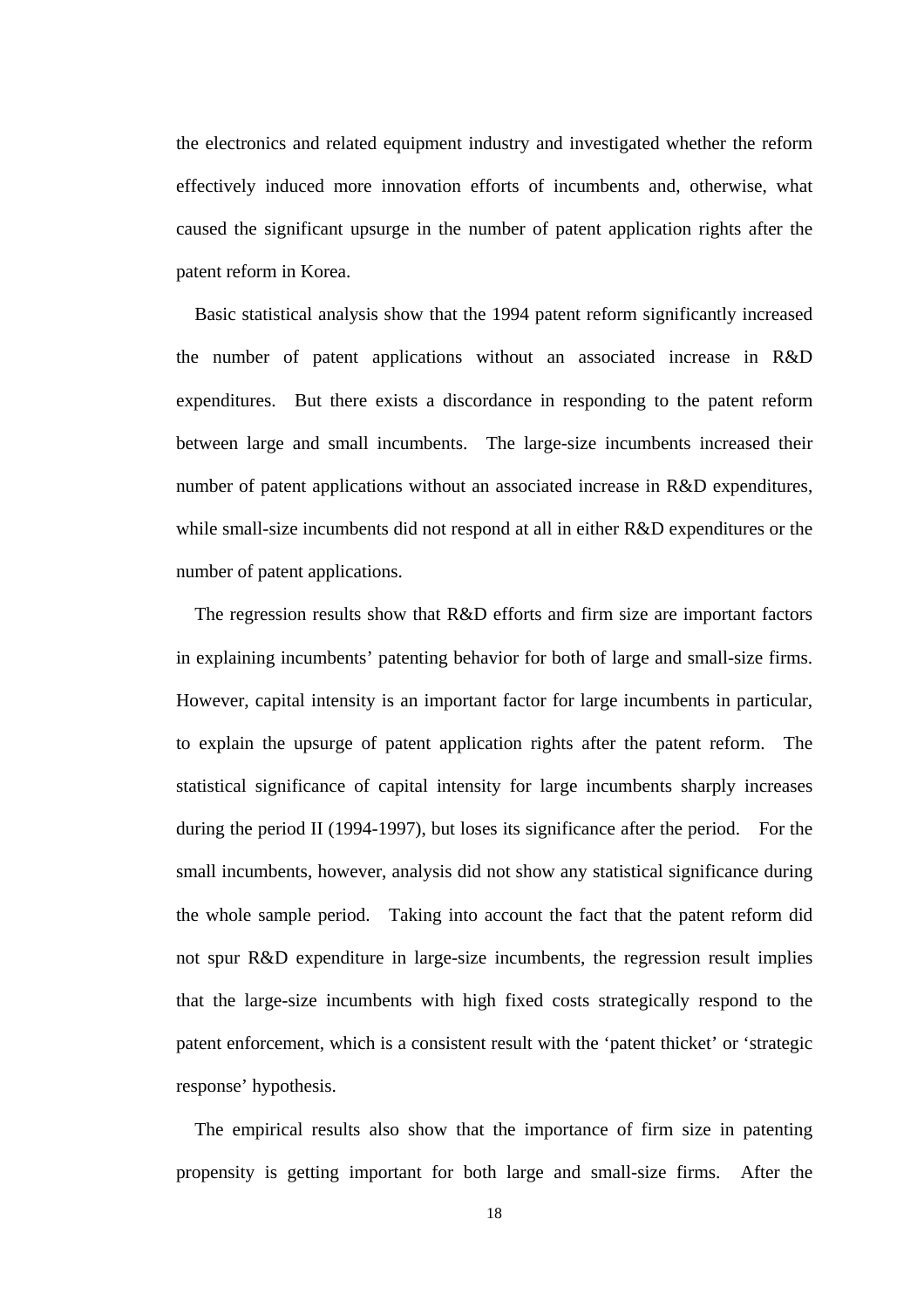economic crisis, the estimated coefficient of firm size increases and shows statistical significance for both large and small incumbents. This implies that economies of scale are increasingly important factor in explaining firms' patenting propensity.

One thing that we need to notice from the regression results is that the importance of R&D effort for the large size incumbent loses its significance right after the patent reform, but recovers its significance since the economic crisis (1998-2001) of Korea. But contrary to R&D efforts and firm size, capital intensity loses its statistical significance right after the economic crisis. These empirical results suggest the possibility that the strategic motive of large incumbents in patenting sustains only for the short time period and the motivation of patenting behavior might have changed with the economic crisis. Most Korean firms have experienced substantial change in corporate governance during the economic crisis. We can imagine that such an experience of fundamental change in the business environment may drive the change of motivation in patenting behavior. A more detailed treatment of these issues awaits further work.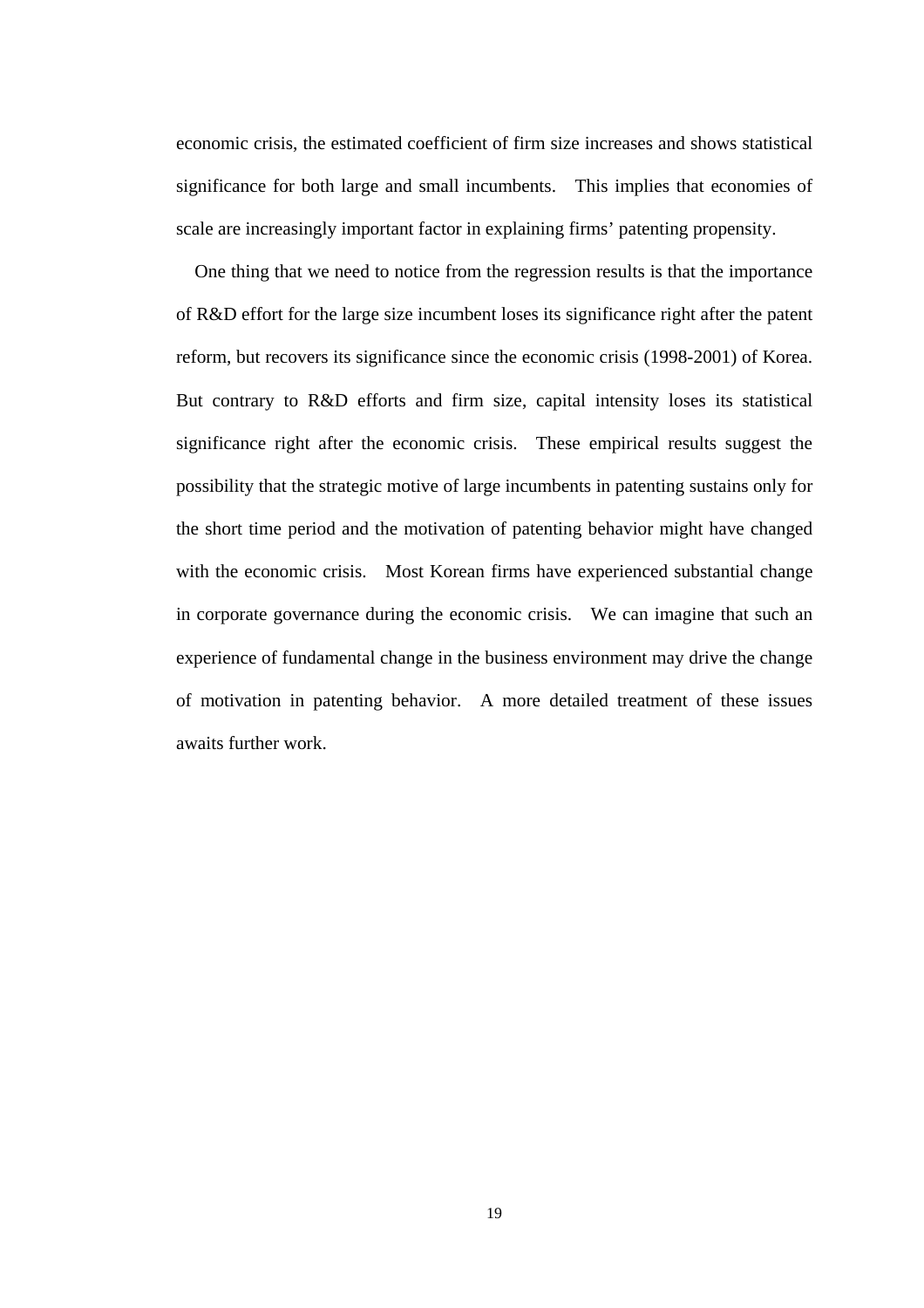#### **References**

- Arora, A., Ceccagnoli, M. and Cohen, W. (2003) R&D and the Patent Premium, *NBER Working Paper* No. 9431.
- Carpenter, R. E. and Petersen, B. C. (2002) Is the growth of small firms constrained by internal finance?, *Review of Economics and Statistics*, **84**, 298-309.
- Cockburn, I. and Griliches, Z. (1987) Industry Effects and Appropriability Measures in the Stock Market's Valuation of R&D and Patents, *NBER Working Paper* No. 2465.
- Cohen, W. M., Nelson, R. R. and Walsh, J. P. (2000) Protecting their Intellectual Assets: Appropriability Conditions and Why U.S. Manufacturing Firms Patent (or not), *NBER Working Paper* No. 7552.
- Dincer, O. (2007) The effect of property rights on economic performance, *Applied Economics*, **39**, 825-837.
- Ginarte, J. C. and Park, W. G. (1997) Determinants of Patent Rights: A Cross National Study, *Research Policy*, **26**, 283-301.
- Gould, D. M. and Gruben, W. C. (1996) The Role of Intellectual Property Rights in Economic Growth, *Journal of Development Economics*, **48**, 323-350.
- Hall, B. H. and Ziedonis, R. H. (2001) The Patent Paradox Revisited: An Empirical Study of Patenting in the U.S. Semiconductor Industry, 1975-1995, *Rand Journal of Economics*, **32**, 101-128.
- Hall, B. H. (2002) The Financing of Research and Development, *Oxford Review of Economic Policy*, **18**, 35-51.
- Jaffe, A. (2000) The U.S. Patent System in Transition: Policy Innovation and the Innovation Process, *Research Policy*, **29**, 531-557.
- Kanwar, S. and Evenson, R. (2003) Does Intellectual Property Protection spur Technological Change?, *Oxford Economic Papers*, **55**, 235-264.
- Korean Intellectual Property Office, (2007) *The Patent Trends in Korea*, Seoul, Korea.
- Korea Investors Service Inc. (2007) *Financial Analysis System Database*, Seoul, Korea.
- Lee, J. H., Yang, J. S. and Lee, W. H. (2003) *Industrial Concentration Statistics of the Korean Manufacturing Industry*, Korea Development Institute, Seoul, Korea.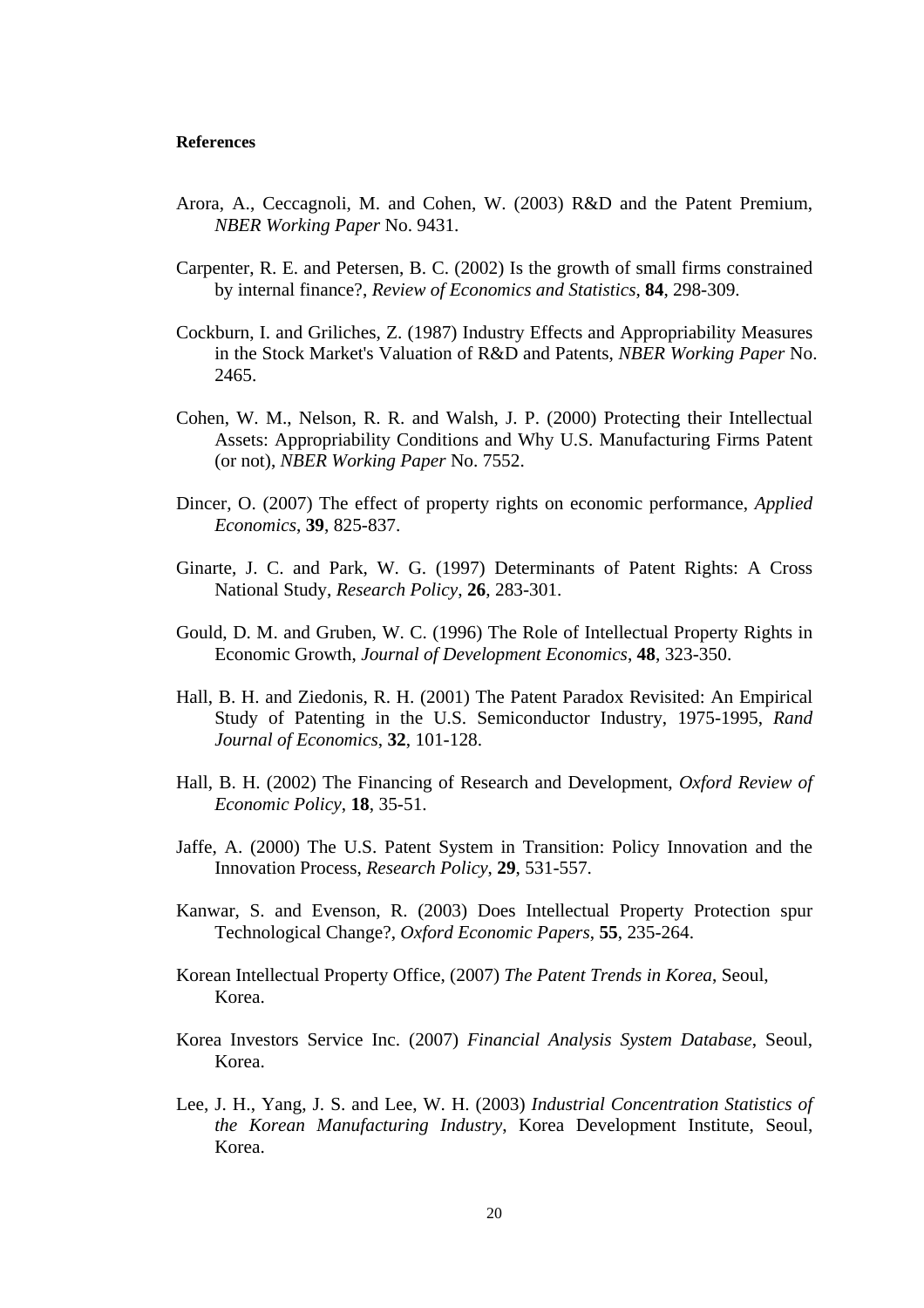- Levin, R., Cohen, W. and Mowery, C. (1985) R&D Appropriability, Opportunity, and Market Structure: New Evidence on Some Schumpeterian Hypotheses, *AEA Papers and Proceedings*, 20-24.
- Levin, R., Klevorick, A., Nelson, R. and Winter, S. (1987) Appropiating the Returns from Industrial Research and Development," *Brookings Papers on Economics Activity,* 783-831.
- Oh, J. and Park, C. (2008) Does Patent Reform Spur Private R&D Investment?: An Empirical Study with Firm Level Data, *Journal of Industrial Organization*, **16**, 1-24 (in Korean).
- Mansfield, E. (1986) Patents and Innovation: an Empirical Study, *Management Science,* **32**, 173-181.
- Mansfield, E. (1994) Intellectual Property Protection, Foreign Direct Investment, and Technology Transfer," *IFC discussion paper* 19, The World Bank and International Finance Corporation, Washington D. C.
- Rapp, R. T. and Rozek, R. (1990) Benefits and Costs of Intellectual Property Protection in Developing Countries, *NBER Working Paper* No.3.
- Rajan, R.G. and Zingales, L. (1998) Financial Dependence and growth, *American Economic Review,* **88**, 559-587.
- Sakakibara, M. and Branstetter, L. (2001) Do Stronger Patents Induce More Innovation? Evidence from the 1988 Japanese Patent Law Reforms, *Rand Journal of Economics*, **32**, 77-100.
- Wallsten, S. (2000) The effects of Government-industry R&D program on private R&D: the case of the small business innovation research program," *RAND Journal of Economics,* **31**, 82-100.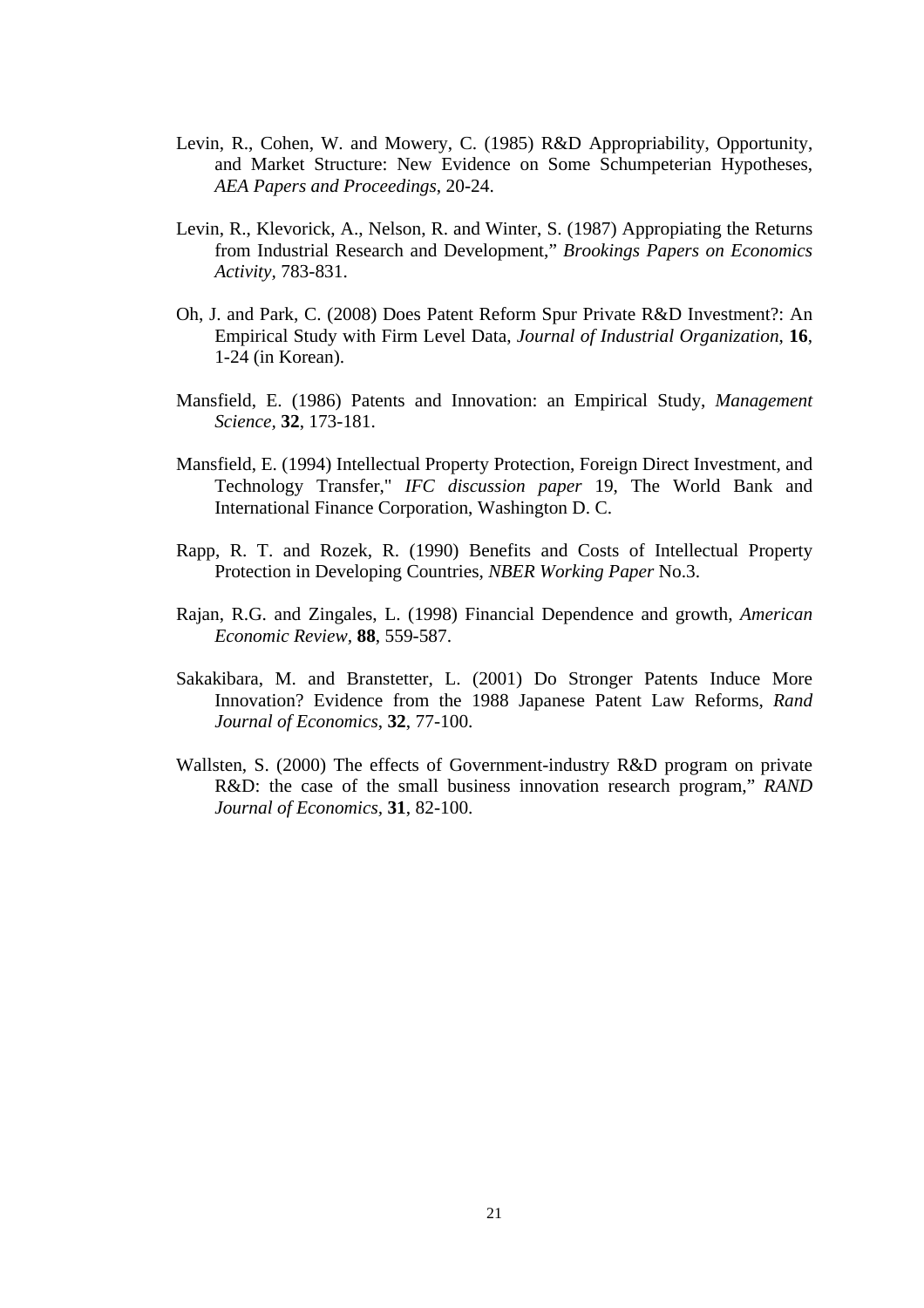

Figure 1. Number of patent applications in Korean manufacturing (1990-2006)

Note: D15-D16: food products, beverages and tobacco; D17-D19: textiles, textile products, leather and footwear; D20-D22: wood, pulp, paper, paper products, printing and publishing; D23-D25: chemical, rubber, plastics and fuel products; D26-D28: other non-metallic mineral, basic metals and fabricated metal products; D29-D35: machinery and equipment and transport equipment except D323; D323: electronics and related equipment industry; D36-D37: manufacturing n.e.c. and recycling.

Source: The Patent Trends in Korea, 2007, Korean Intellectual Property Office.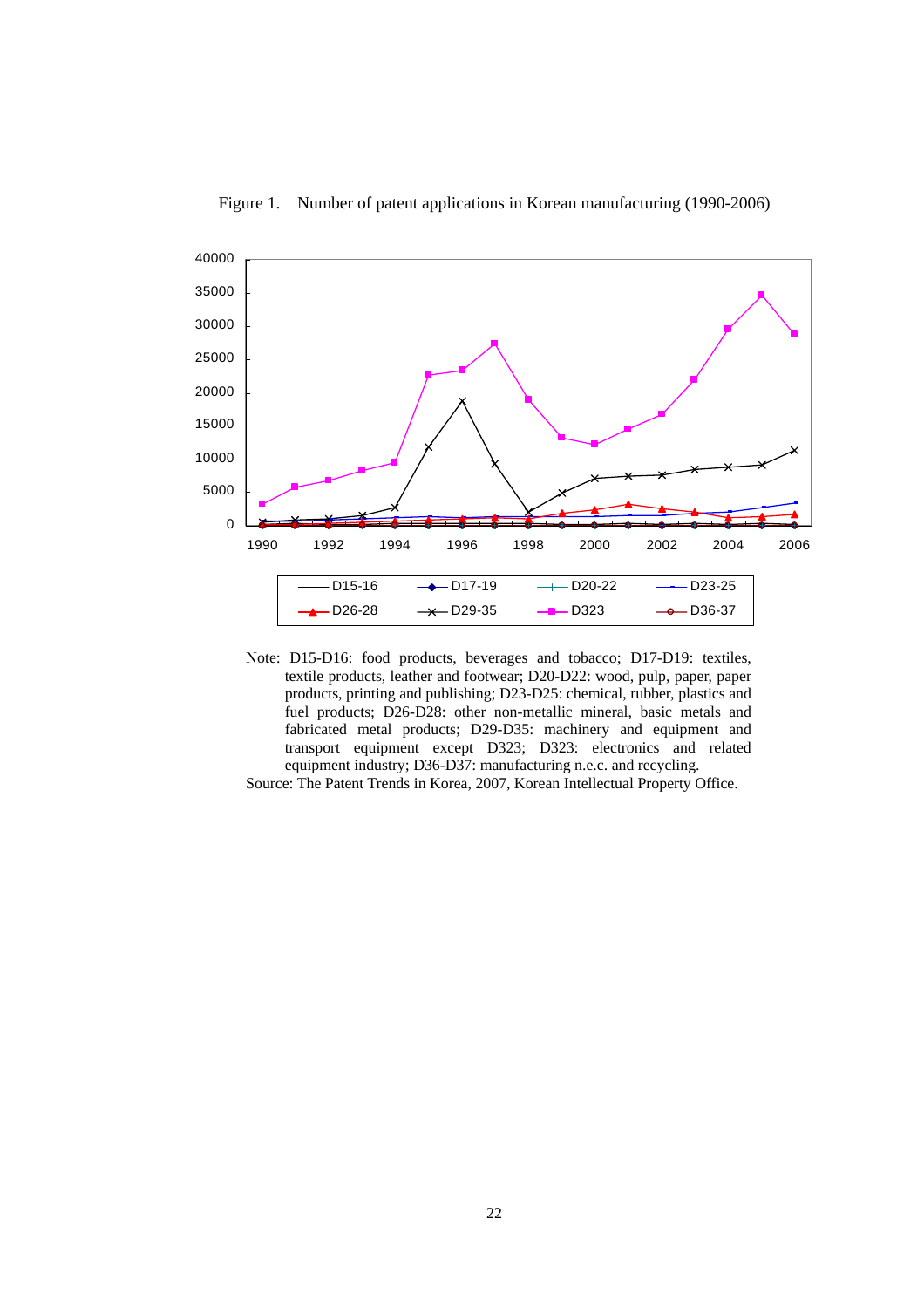

Figure 2. R&D expenditure and the number of patent applications of D323

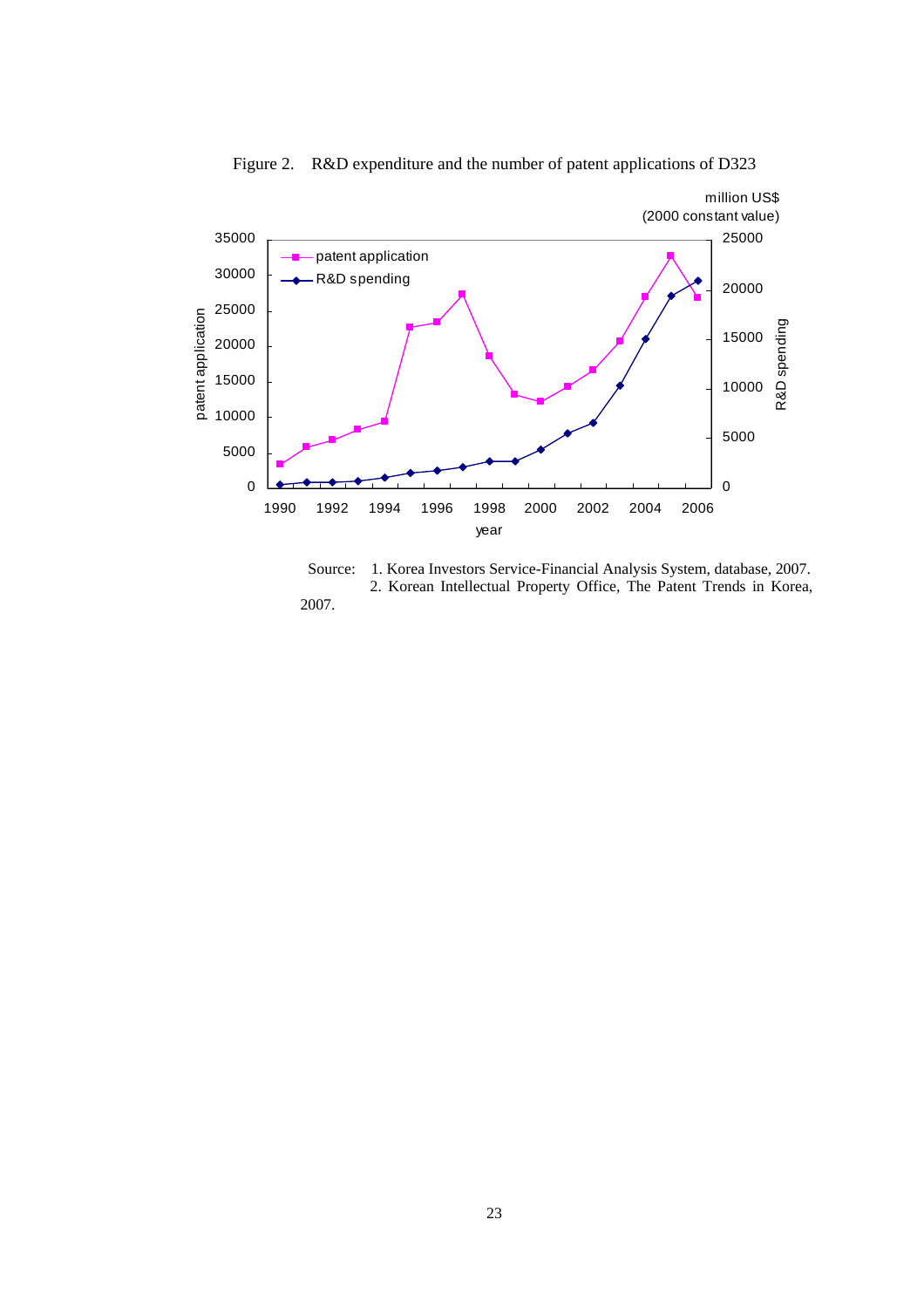

Figure 3. R&D Expenditure and the number of patent applications by firm size in D323

a. Large-size incumbents

Source: See Figure 2.

1990 1992 1994 1996 1998 2000 2002 2004 2006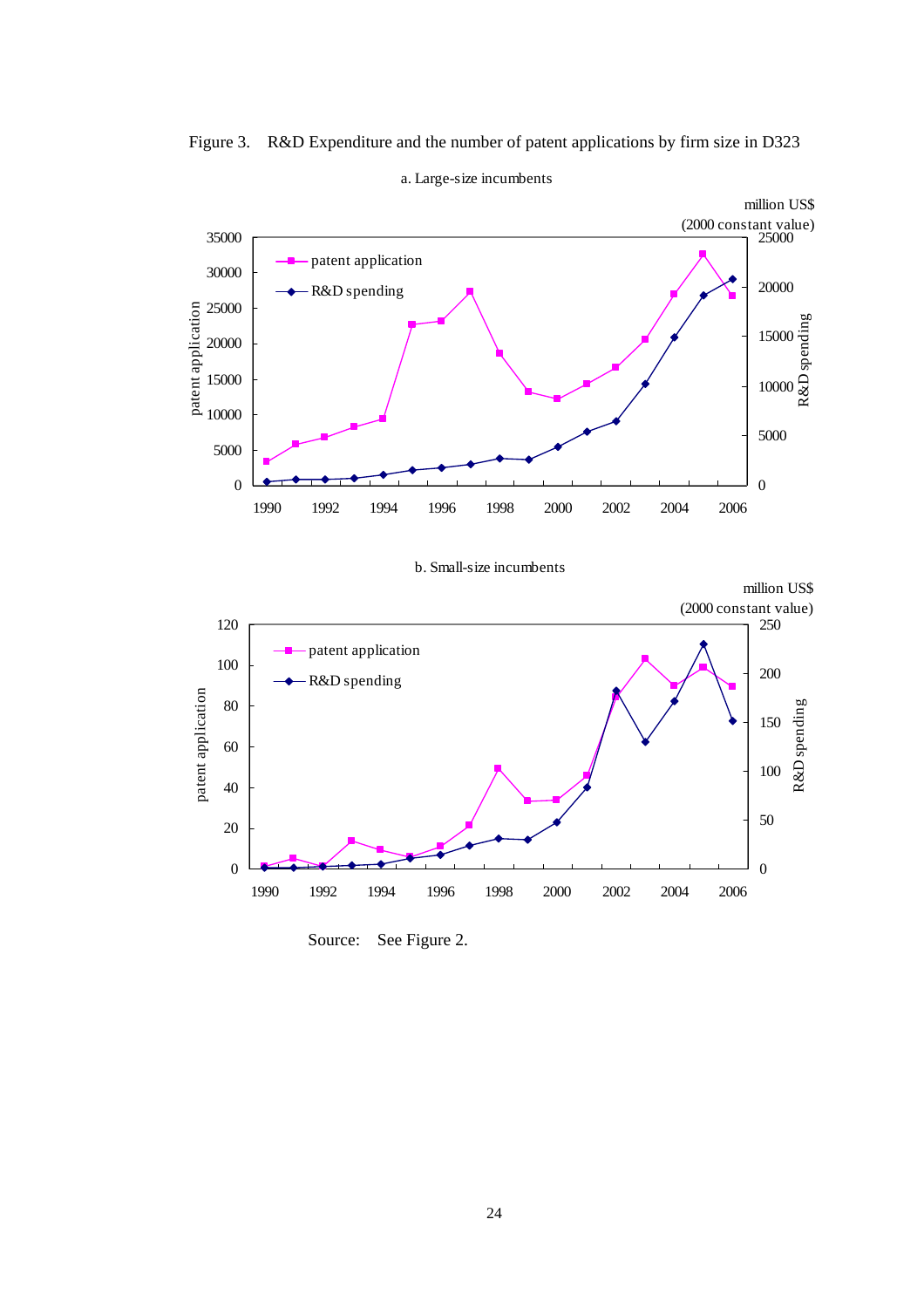| Variable                                                         | Mean    | Median | Std. Dev. | Min      | Max      |
|------------------------------------------------------------------|---------|--------|-----------|----------|----------|
| Patent application <sup>1</sup>                                  | 545.2   | 0.0    | 2,208.2   | $\Omega$ | 17,832.0 |
| R&D spending<br>$(2000 \text{ constant million US})^2$           | 180.9   | 1.4    | 1,207.6   | .004     | 16,318.3 |
| R&D spending per worker<br>(2000 constant thousand US\$)         | 20.3    | 6.1    | 51.7      | .013     | 879.1    |
| Number of workers                                                | 3,512.4 | 221.0  | 10,933.4  |          | 85,813.0 |
| Tangible fixed asset per worker<br>(2000 constant thousand US\$) | 85.0    | 45.2   | 110.4     | .599     | 982.2    |

Table 1. Summary statistics during 1990-2006 (obs. = 529)

Note: 1. The number of patent application of 75 percentile in the sample is 4.

2. Purchasing power parity used here is 753.2 Korean Won per US dollar of 2000.

| variable              | (1)        | (2)        | (3)        | (4)        | (5)        | (6)        |
|-----------------------|------------|------------|------------|------------|------------|------------|
| LnRndr                | $.374$ *** |            |            |            |            |            |
| (Log R&D)             | (.027)     |            |            |            |            |            |
| LnRndrwk              |            | $.224$ *** | $.217$ *** | $.199***$  | $.184***$  | $.184***$  |
| (Log R&D per worker)  |            | (.023)     | (.052)     | (.054)     | (.054)     | (054)      |
| LnCapint              |            |            | $.180**$   | $.140*$    | $.154*$    | $.154*$    |
| (Log P&E per worker)  |            |            | (.081)     | (.085)     | (.082)     | (.083)     |
| LnSize                |            |            | $.440***$  | $.468$ *** | $.402$ *** | $.402$ *** |
| (Log workers)         |            |            | (.046)     | (.049)     | (.061)     | (.061)     |
| Post-1994             |            |            |            | .296#      | $.340*$    | $.339*$    |
| (Dummy for post-1994) |            |            |            | (.191)     | (.179)     | (.181)     |
| Dummy for Samsung-LG  |            |            |            |            | $.696*$    | $.697*$    |
|                       |            |            |            |            | (.366)     | (.366)     |
| Dummy for 1998        |            |            |            |            |            | .006       |
|                       |            |            |            |            |            | (.194)     |
| Log-likelihood        | $-1034.5$  | $-1090.0$  | $-1027.2$  | $-1026.0$  | $-1024.2$  | $-1024.2$  |
| Wald chi-squared      | 188.4      | 44.58      | 228.3      | 232.0      | 266.4      | 266.4      |
| No of obs.            | 529        | 529        | 529        | 529        | 529        | 529        |

Table 2. Empirical results of patenting propensity Dependent variable  $=$  number of patent applications

Note: \*\*\*, \*\*, \* and # indicates 1%, 5%, 10% and 15% significance level, respectively. The figures in parentheses are standard errors.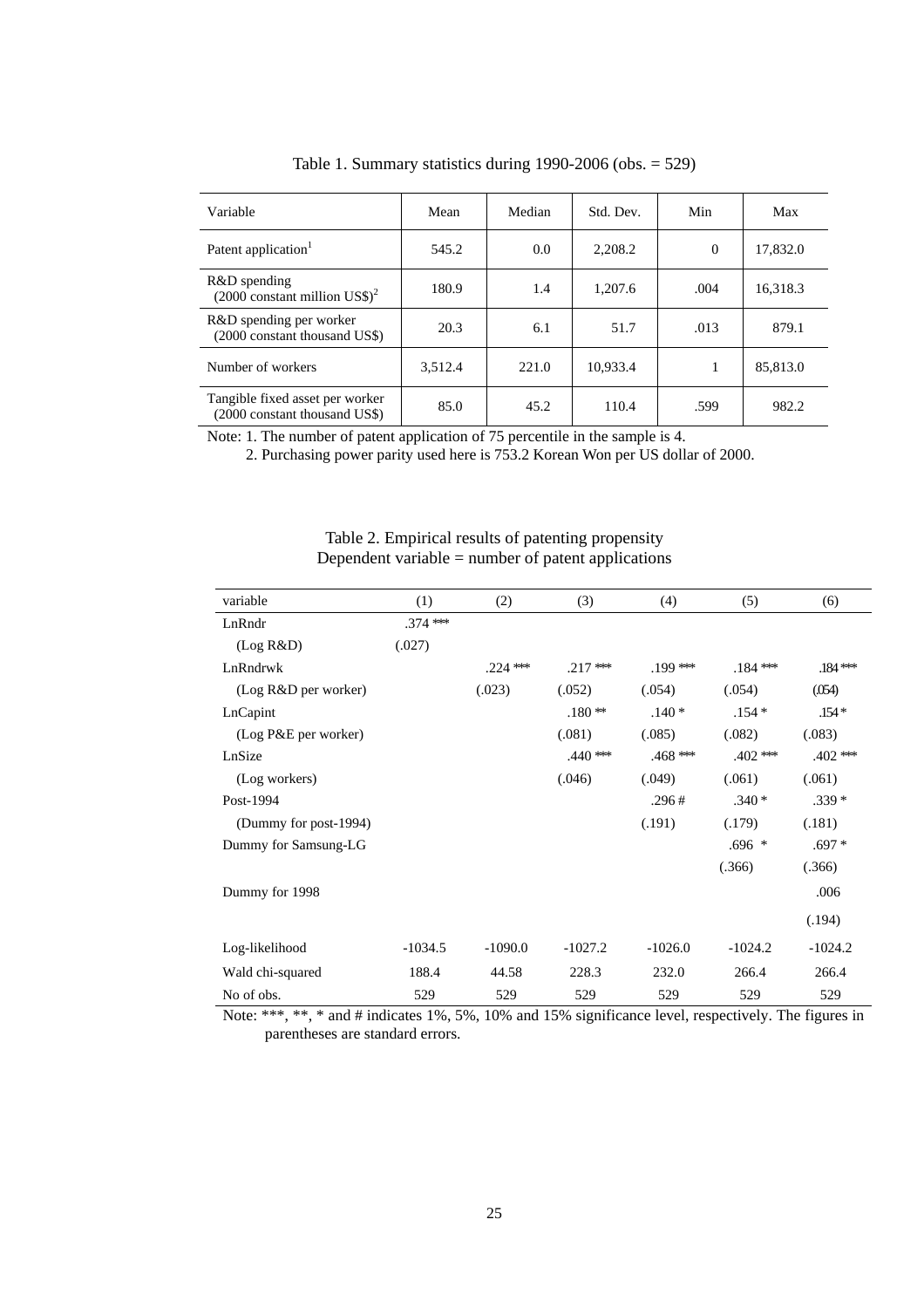|                  | small-size incumbents |            | large-size incumbents |            |
|------------------|-----------------------|------------|-----------------------|------------|
| variable         | (1)                   | (2)        | (3)                   | (4)        |
| LnRndrwk         | $.404$ ***            | $.395$ *** | $.160**$              | $.125*$    |
|                  | (.088)                | (.092)     | (.075)                | (.068)     |
| LnCapint         | .094                  | .091       | $.193*$               | .125       |
|                  | (.126)                | (.126)     | (.115)                | (.115)     |
| LnSize           | $.737$ ***            | $.736$ *** | $.572$ ***            | $.643$ *** |
|                  | (.194)                | (.194)     | (.094)                | (.098)     |
| Post-1994        |                       | .164       |                       | $.445**$   |
|                  |                       | (.463)     |                       | (.219)     |
| Log-likelihood   | $-363.9$              | $-363.8$   | $-629.7$              | $-627.6$   |
| Wald chi-squared | 61.9                  | 61.18      | 98.9                  | 99.8       |
| No of obs.       | 382                   | 382        | 132                   | 132        |

#### Table 3. Empirical results of patenting propensity by firm size

Note: 1. \*\*\*, \*\*, and \* indicate 1%, 5% and 10% significance level, respectively. The figures in parentheses are standard errors.

 2. The dummy variables for year-1998 and Samsung-LG are dropped from the regression equation since those variables are not statistically significance.

| Variable              | Period I:<br>1990-1993 | Period II:<br>1994-1997 | Period III:<br>1998-2001 | Period IV:<br>2002-2006 |
|-----------------------|------------------------|-------------------------|--------------------------|-------------------------|
| <b>lnRndrwk</b>       | $.515***$              | .015                    | $.619***$                | $.248**$                |
|                       | (.155)                 | (.088)                  | (.219)                   | (.106)                  |
| LnCapint              | .585                   | $.966***$               | .101                     | $-.127$                 |
|                       | (.409)                 | (.288)                  | (.267)                   | (.178)                  |
| LnSize                | .422                   | $.473***$               | .122                     | .699***                 |
|                       | (.256)                 | (.132)                  | (.151)                   | (.103)                  |
| Log-likelihood        | $-100.4$               | $-152.7$                | $-185.3$                 | $-282.8$                |
| Wald chi <sub>2</sub> | 45.2                   | 31.5                    | 19.6                     | 66.7                    |
| No of obs.            | 40                     | 75                      | 96                       | 157                     |

#### Table 4. Patenting Propensity by four-year intervals

Note: \*\*\*, \*\* and \* indicate 1%, 5%, and 10% significance level, respectively. The figures in parentheses are standard errors.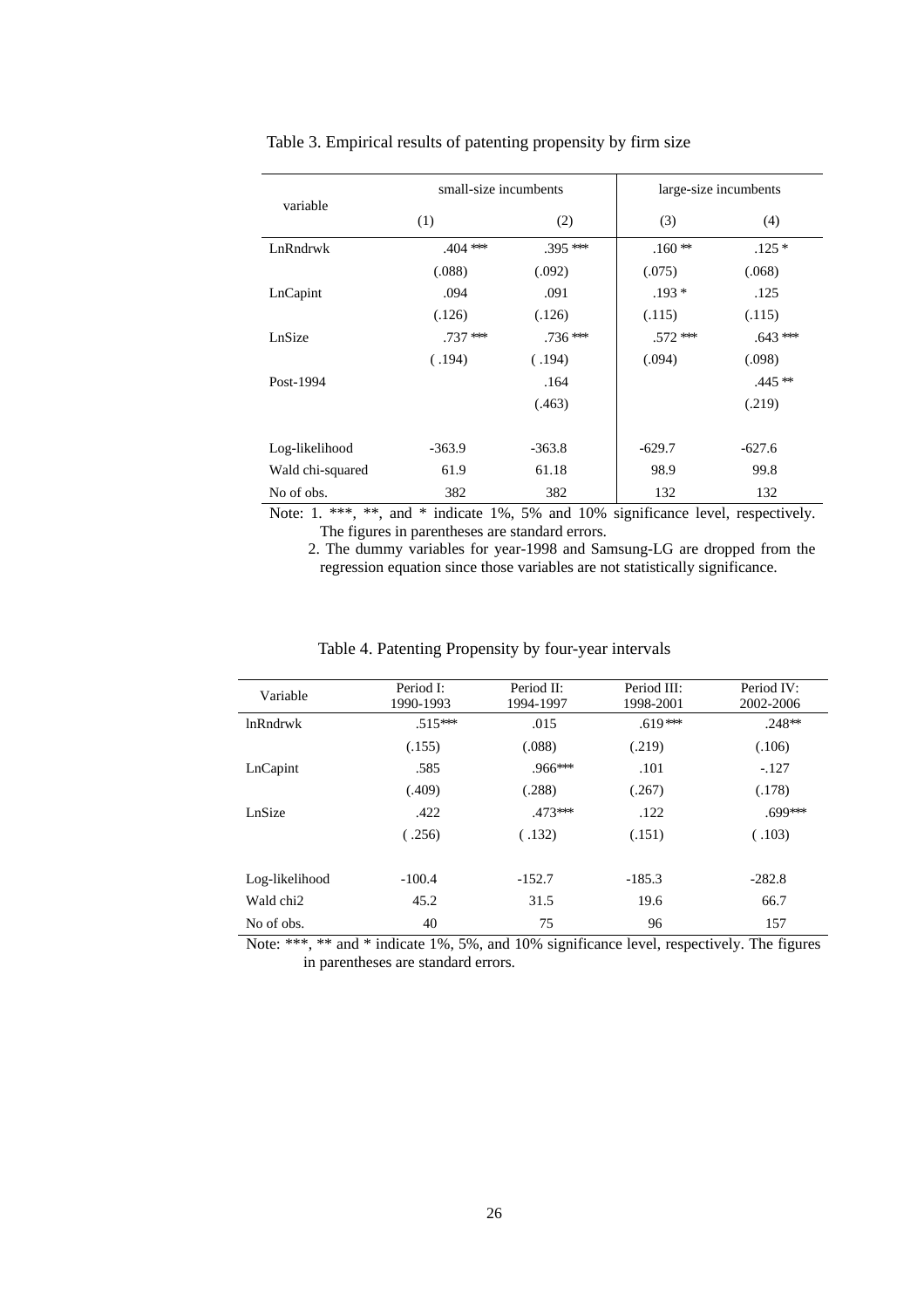| Variable        | Period I:<br>1990-1993 | Table 5. Results by Their size and Tour-year mile valis<br>Period II:<br>1994-1997 | Period III:<br>1998-2001 | Period IV:<br>2002-2006 |  |  |
|-----------------|------------------------|------------------------------------------------------------------------------------|--------------------------|-------------------------|--|--|
| Small-size firm |                        |                                                                                    |                          |                         |  |  |
| LnRndrwk        | .722                   | $.509*$                                                                            | $.757***$                | .120                    |  |  |
|                 | (.997)                 | (.283)                                                                             | (.315)                   | (.197)                  |  |  |
| LnCapint        | .400                   | $-.201$                                                                            | .471                     | $-.085$                 |  |  |
|                 | (3.684)                | (.718)                                                                             | (.334)                   | (.227)                  |  |  |
| LnSize          | 6.047                  | .579                                                                               | .315                     | $1.505***$              |  |  |
|                 | (4.481)                | (.516)                                                                             | (.498)                   | (.434)                  |  |  |
| Log-likelihood  | $-7.3$                 | $-32.0$                                                                            | $-63.7$                  | $-130.0$                |  |  |
| Wald chi2       | 2.1                    | 3.9                                                                                | 10.8                     | 13.1                    |  |  |
| (p-value)       | (.543)                 | (.275)                                                                             | (.013)                   | (.004)                  |  |  |
| No of obs.      | 12                     | 47                                                                                 | 72                       | 117                     |  |  |
|                 |                        | Large-size firm                                                                    |                          |                         |  |  |
| LnRndrwk        | $.611***$              | $-.069$                                                                            | $.695**$                 | $.251*$                 |  |  |
|                 | (.174)                 | (.075)                                                                             | (.353)                   | (.141)                  |  |  |
| LnCapint        | .456                   | $1.122***$                                                                         | $-1.272**$               | $-.294$                 |  |  |
|                 | (.428)                 | (.282)                                                                             | (.502)                   | (.300)                  |  |  |
| LnSize          | .062                   | .124                                                                               | $.886**$                 | .982***                 |  |  |
|                 | (.386)                 | (.308)                                                                             | (.392)                   | (.192)                  |  |  |
| Log-likelihood  | $-90.7$                | $-116.2$                                                                           | $-112.7$                 | $-136.0$                |  |  |
| Wald chi2       | 43.8                   | 16.4                                                                               | 13.1                     | 55.0                    |  |  |
| (p-value)       | (.000)                 | (.001)                                                                             | (.004)                   | (.000)                  |  |  |
| No of obs.      | 28                     | 28                                                                                 | 23                       | 36                      |  |  |

Table 5. Results by firm size and four-year intervals

Note: \*\*\*, \*\* and \* indicate 1%, 5% and 10% significance level, respectively. The figures

in parentheses are standard errors.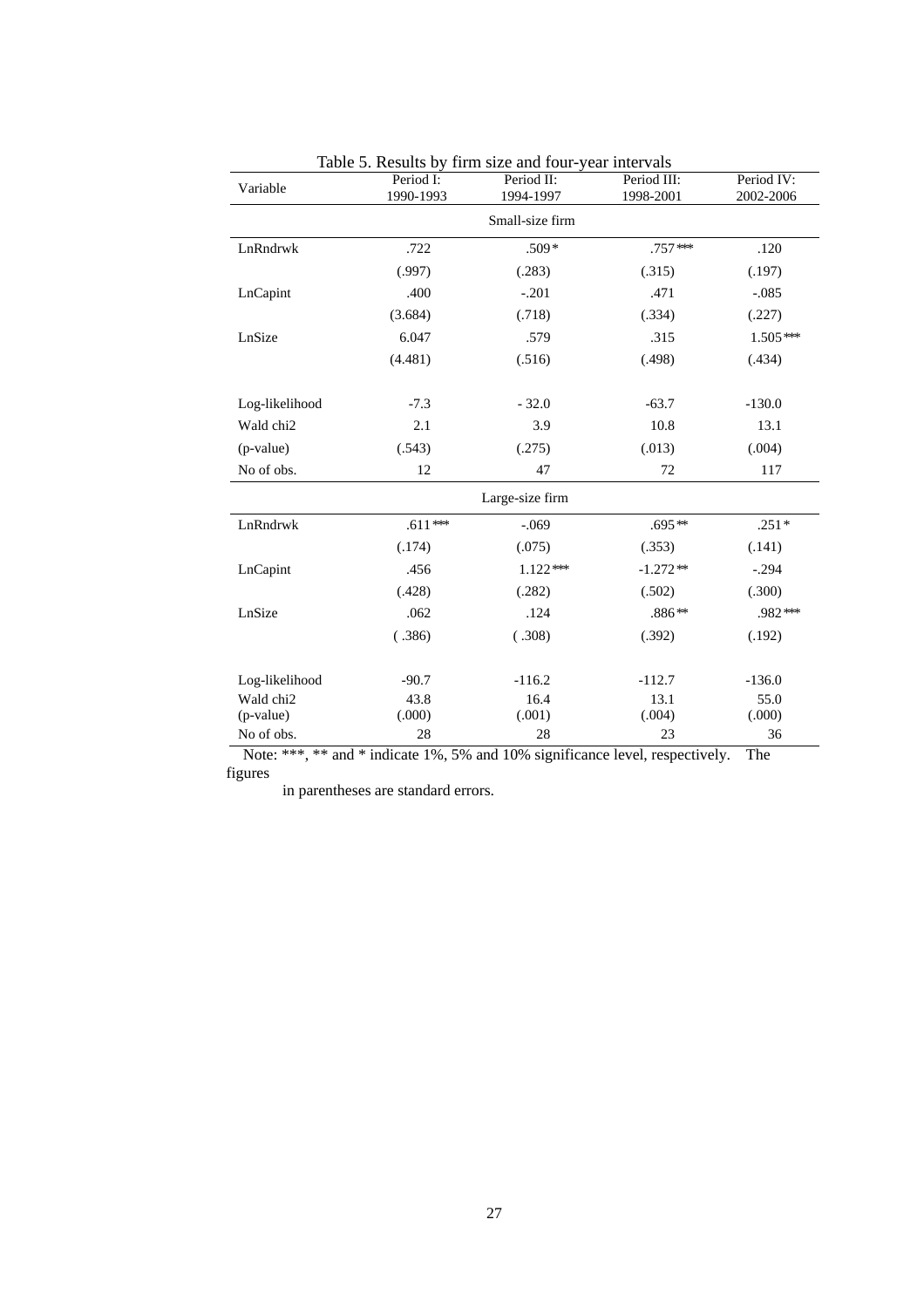# **For the referees**

# Empirical results using negative binomial random effect models

| variable              | (1)       | (2)        | (3)        | (4)        | (5)        | (6)       |
|-----------------------|-----------|------------|------------|------------|------------|-----------|
| LnRndr                | $.387$ ** |            |            |            |            |           |
| (Log R&D)             | (.027)    |            |            |            |            |           |
| LnRndrwk              |           | $.228$ *** | $.224$ *** | $.206$ *** | $.192***$  | $.192***$ |
| (Log R&D per worker)  |           | (.033)     | (.051)     | (.053)     | (.053)     | (053)     |
| LnCapint              |           |            | $.177**$   | $.136*$    | $.148*$    | $.149*$   |
| (Log P&E per worker)  |           |            | (.079)     | (.083)     | (.080)     | (.081)    |
| LnSize                |           |            | $.462$ *** | .489 ***   | $.422$ *** | $.422**$  |
| (Log workers)         |           |            | (.045)     | (.048)     | (.059)     | (.059)    |
| Post-1994             |           |            |            | .299#      | $.345**$   | $.342*$   |
| (Dummy for post-1994) |           |            |            | (.188)     | (.175)     | (.177)    |
| Samsung-LG            |           |            |            |            | .707<br>∗∗ | $.710**$  |
|                       |           |            |            |            | (.356)     | (.356)    |
| Dummy for 1998        |           |            |            |            |            | .020      |
|                       |           |            |            |            |            | (.189)    |
| Log-likelihood        | $-1231.6$ | $-1292.7$  | $-1223.3$  | $-1222.1$  | $-1220.1$  | $-1220.1$ |
| Wald chi-squared      | 210.2     | 46.6       | 257.0      | 261.0      | 300.0      | 299.9     |
| No of obs.            | 529       | 529        | 529        | 529        | 529        | 529       |

Table A1. Empirical results of patenting propensity Dependent variable  $=$  number of patent applications

Note: \*\*\*, \*\*, \* and # indicate 1%, 5%, 10% and 15% significance level, respectively. The figures in parentheses are standard errors.

| Variable        | Period I:<br>1990-1993 | Period II:<br>1994-1997 | Period III:<br>1998-2001 | Period IV:<br>2002-2006 |
|-----------------|------------------------|-------------------------|--------------------------|-------------------------|
| <b>lnRndrwk</b> | $.413***$              | .017                    | $.642***$                | $.280***$               |
|                 | (.131)                 | (.081)                  | (.168)                   | (.092)                  |
| LnCapint        | $.919***$              | $1.058***$              | .116                     | $-.131$                 |
|                 | (.353)                 | (.220)                  | (.245)                   | (.161)                  |
| LnSize          | $.780***$              | $.610***$               | .211#                    | $.781***$               |
|                 | (.181)                 | (.117)                  | (.141)                   | (.090)                  |
| Log-likelihood  | $-180.0$               | $-268.7$                | $-326.0$                 | $-443.5$                |
| Wald chi2       | 94.8                   | 64.7                    | 37.1                     | 123.1                   |
| No of obs.      | 89                     | 128                     | 140                      | 172                     |

Table A2. Patenting propensity by four-year intervals

Note: \*\*\*, \*\* and \* indicate 1%, 5%, and 10% significance level, respectively. The figures in parentheses are standard errors.